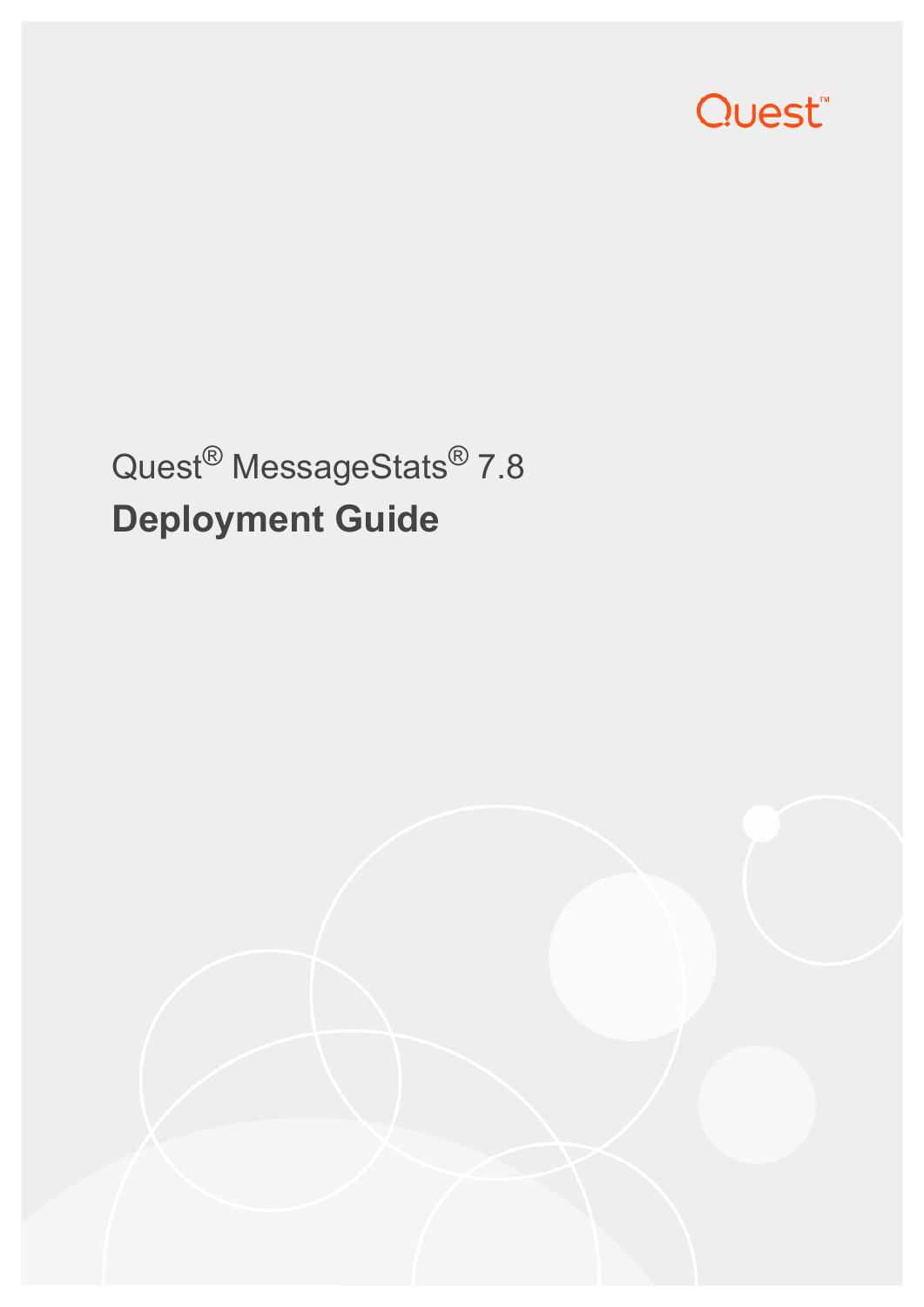#### **© 2021 Quest Software Inc.**

#### **ALL RIGHTS RESERVED.**

This guide contains proprietary information protected by copyright. The software described in this guide is furnished under a software license or nondisclosure agreement. This software may be used or copied only in accordance with the terms of the applicable agreement. No part of this guide may be reproduced or transmitted in any form or by any means, electronic or mechanical, including photocopying and recording for any purpose other than the purchaser's personal use without the written permission of Quest Software Inc.

The information in this document is provided in connection with Quest Software products. No license, express or implied, by estoppel or otherwise, to any intellectual property right is granted by this document or in connection with the sale of Quest<br>Software products. EXCEPT AS SET FORTH IN THE TERMS AND CONDITIONS AS SPECIFIED IN THE LICENSE<br>A EXPRESS, IMPLIED OR STATUTORY WARRANTY RELATING TO ITS PRODUCTS INCLUDING, BUT NOT LIMITED TO, THE IMPLIED WARRANTY OF MERCHANTABILITY, FITNESS FOR A PARTICULAR PURPOSE, OR NON-INFRINGEMENT. IN NO EVENT SHALL QUEST SOFTWARE BE LIABLE FOR ANY DIRECT, INDIRECT, CONSEQUENTIAL, PUNITIVE, SPECIAL OR INCIDENTAL DAMAGES (INCLUDING, WITHOUT LIMITATION, DAMAGES FOR LOSS OF PROFITS, BUSINESS<br>INTERRUPTION OR LOSS OF INFORMATION) ARISING OUT OF THE USE OR INABILITY TO USE THIS DOCUMENT, EVEN IF QUEST SOFTWARE HAS BEEN ADVISED OF THE POSSIBILITY OF SUCH DAMAGES. Quest Software makes no representations or warranties with respect to the accuracy or completeness of the contents of this document and reserves the right to make changes to specifications and product descriptions at any time without notice. Quest Software does not make any commitment to update the information contained in this document.

If you have any questions regarding your potential use of this material, contact:

Quest Software Inc. Attn: LEGAL Dept. 4 Polaris Way Aliso Viejo, CA 92656

Refer to our website [\(www.quest.com](http://www.quest.com)) for regional and international office information.

#### **Patents**

Quest Software is proud of our advanced technology. Patents and pending patents may apply to this product. For the most current information about applicable patents for this product, please visit our website at www.quest.com/legal.

#### **Trademarks**

Quest and the Quest logo are trademarks and registered trademarks of Quest Software Inc. in the U.S.A. and other countries. For a complete list of Quest Software trademarks, please visit our website at [www.quest.com/legal.](http://www.quest.com/legal) Microsoft, Active Directory, ActiveSync, Excel, Lync, and Skype are either registered trademarks or trademarks of Microsoft Corporation in the United States and/or other countries. All other trademarks, servicemarks, registered trademarks, and registered servicemarks are the property of their respective owners.

#### **Legend**

- **WARNING: A WARNING icon indicates a potential for property damage, personal injury, or death.**
- **CAUTION: A CAUTION icon indicates potential damage to hardware or loss of data if instructions are not followed.** Ţ

**IMPORTANT NOTE**, **NOTE**, **TIP**, **MOBILE**, or **VIDEO:** An information icon indicates supporting information.i

MessageStats Deployment Guide Updated - August 2021 Software Version - 7.8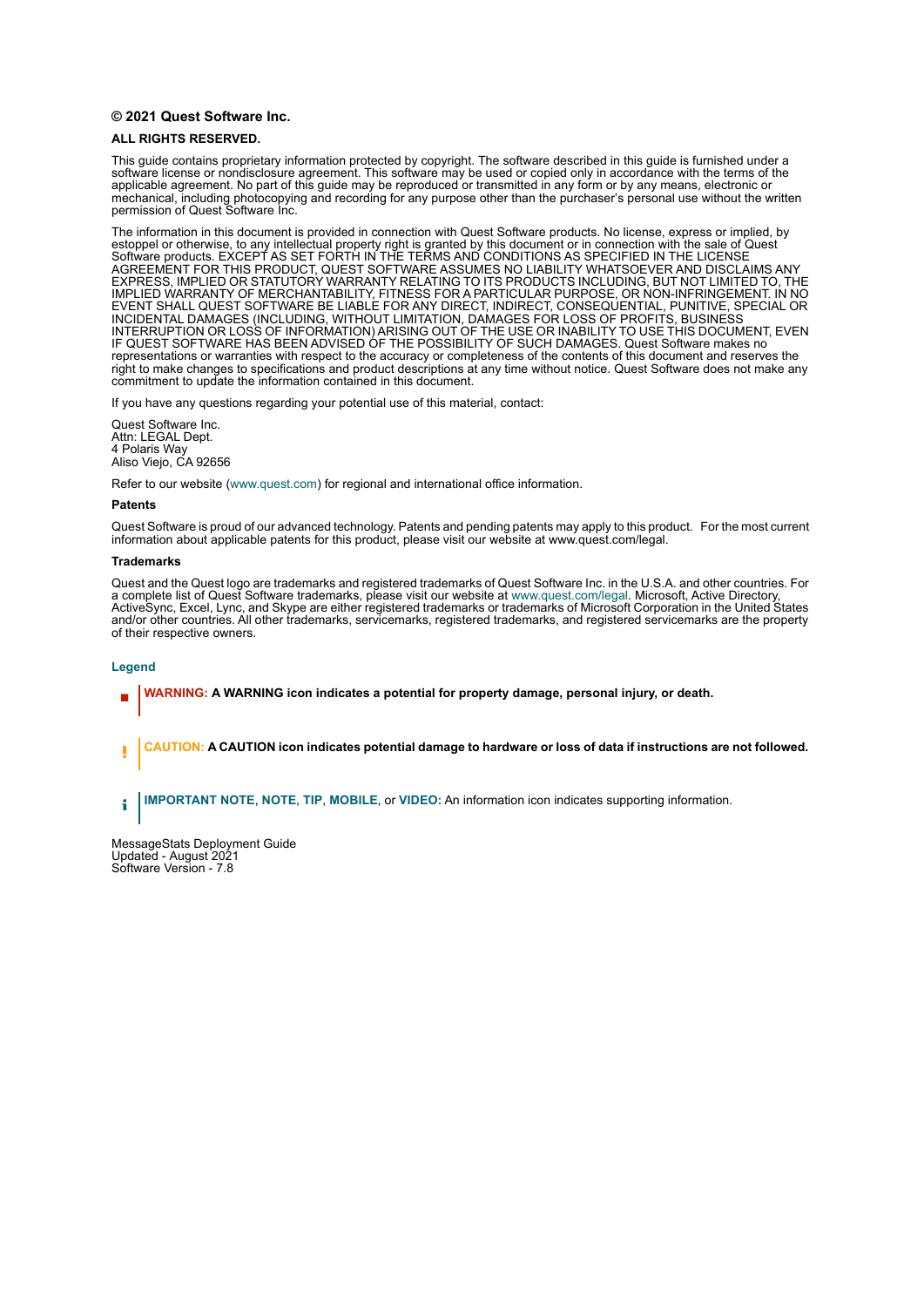# **Contents**

| Between Task Execution Servers and Exchange Servers 7                                                          |  |
|----------------------------------------------------------------------------------------------------------------|--|
|                                                                                                                |  |
|                                                                                                                |  |
| Communication Requirements for MessageStats Reports  8                                                         |  |
|                                                                                                                |  |
|                                                                                                                |  |
| Deployment Considerations (and account of the contract of the contract of the Deployment Considerations (and t |  |
|                                                                                                                |  |
|                                                                                                                |  |
|                                                                                                                |  |
|                                                                                                                |  |
| Identify Data Collection and Storage Requirements  11                                                          |  |
| Determine the Number of Task Execution Servers  11                                                             |  |
|                                                                                                                |  |
|                                                                                                                |  |
|                                                                                                                |  |
|                                                                                                                |  |
| Determine the Tracking Log Compression Requirements  12                                                        |  |
|                                                                                                                |  |
|                                                                                                                |  |
|                                                                                                                |  |
|                                                                                                                |  |
|                                                                                                                |  |
|                                                                                                                |  |
|                                                                                                                |  |
|                                                                                                                |  |
| Deploying a Distributed Installation Using Windows Authentication  18                                          |  |
| 1. Register the MSSQLSvc SPN with the run-as domain account. 18                                                |  |
| 2. Enable delegation from the Reports Server to the Database Server. 19                                        |  |
|                                                                                                                |  |
|                                                                                                                |  |
|                                                                                                                |  |
|                                                                                                                |  |
|                                                                                                                |  |
| 3. Configure Permissions, Set Credentials, and Create Gathering 22                                             |  |
|                                                                                                                |  |

MessageStats 7.8 Deployment Guide Contents **<sup>3</sup>**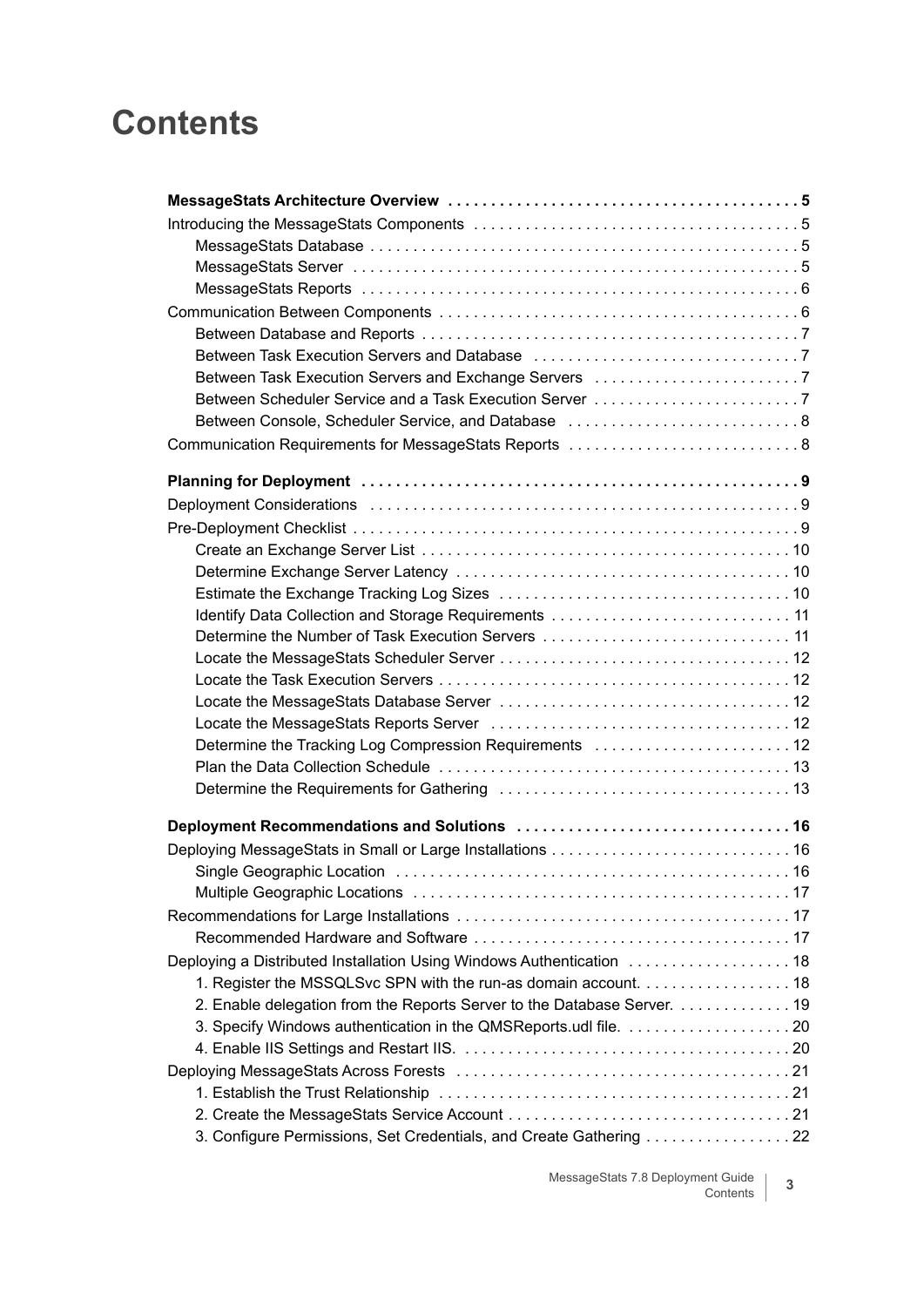| Manually Creating the MessageStats Database in a Distributed Installation 23 |  |
|------------------------------------------------------------------------------|--|
| Creating the required security groups and assigning permissions 23           |  |
|                                                                              |  |
|                                                                              |  |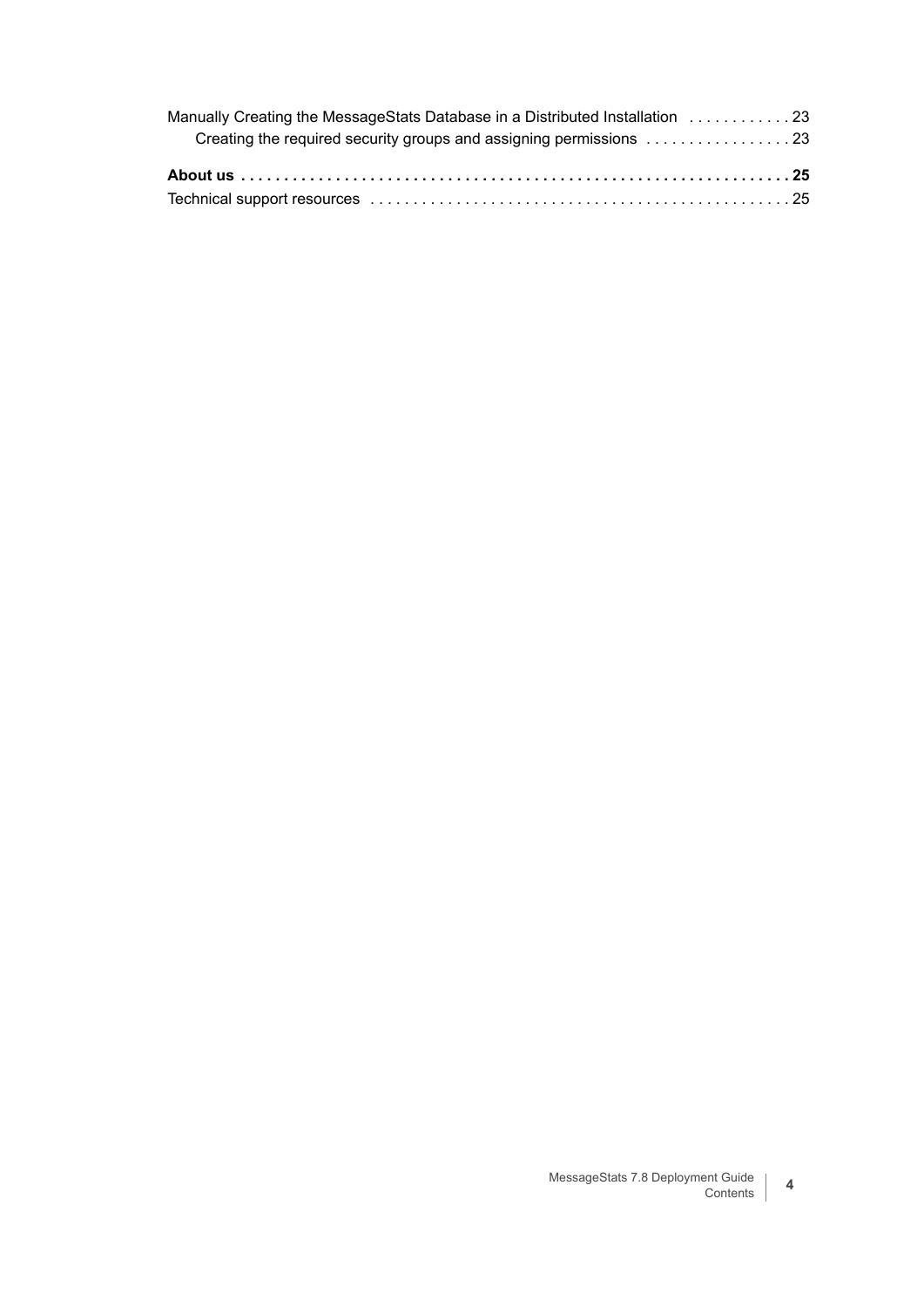# **MessageStats Architecture Overview**

**1**

- <span id="page-4-0"></span>**•** [Introducing the MessageStats Components](#page-4-1)
- **•** [MessageStats Database](#page-4-2)
- **•** [MessageStats Server](#page-4-3)
- **•** [MessageStats Reports](#page-5-0)
- **•** [Communication Between Components](#page-5-1)
- **•** [Communication Requirements for MessageStats Reports](#page-7-1)

# <span id="page-4-1"></span>**Introducing the MessageStats Components**

MessageStats consists of several components, each of which performs a different function when MessageStats gathers information from a messaging environment.

You can install all the MessageStats components on the same computer. However, there are scenarios that might require that you distribute some or all of the MessageStats components to other computers. The following is a description of the MessageStats components and their responsibilities.

For information about prerequisites for installing the components and permissions required to run MessageStats, see the *MessageStats Quick Start Guide*.

# <span id="page-4-2"></span>**MessageStats Database**

The MessageStats database is the repository for all the gathered information. It is hosted within a Microsoft SQL Server database. If you have installed report packs, the core database is extended to include tables and columns specific to the report pack.

There is one MessageStats database in a MessageStats installation.

# <span id="page-4-3"></span>**MessageStats Server**

The MessageStats Server consists of the following three components:

- **•** [MessageStats Task Processors](#page-5-2)
- **•** [MessageStats Scheduler Service](#page-5-3)
- **•** [MessageStats MMC Console](#page-5-4)

**5**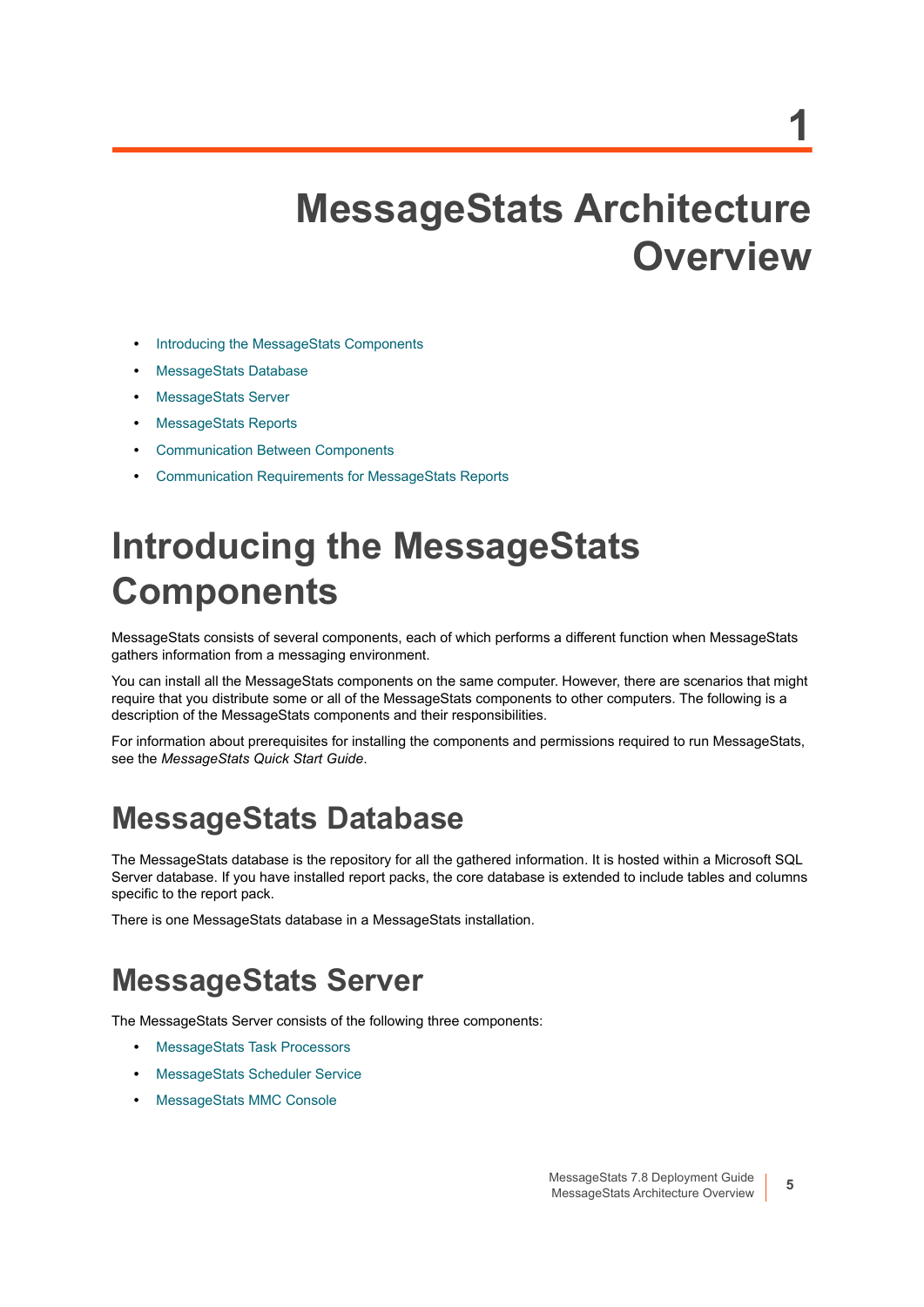### <span id="page-5-2"></span>**MessageStats Task Processors**

In MessageStats, gathering units called Task Processors perform the following functions:

- **•** collect information from the messaging environments.
- **•** push the information to the MessageStats database so the information can be viewed through the MessageStats Reports.

A server on which task processors are installed is called a Task Execution Server. A Task Execution Server connects to the Exchange environment and gathers information from it.

You can install additional Task Execution Servers to distribute the gathering load as the amount of information to be gathered increases.

## <span id="page-5-3"></span>**MessageStats Scheduler Service**

The Scheduler Service coordinates the task processors that exist on each Task Execution Server. The Scheduler Service schedules the task processor activities (gathering tasks). The service also updates the MessageStats database with the status and progress of each task processor.

There is only one MessageStats Scheduler Service per MessageStats database.

## <span id="page-5-4"></span>**MessageStats MMC Console**

The MMC Console is the user interface that is used to manage the MessageStats gathering components. You create, update, and delete gathering tasks using the console. You also use the console to obtain an overall view of the gathering state of a MessageStats installation.

A MessageStats MMC Console can manage multiple MessageStats implementations (communicating through the MessageStats Scheduler Service). Also, multiple MessageStats consoles can be used to manage one MessageStats implementation.

# <span id="page-5-0"></span>**MessageStats Reports**

MessageStats Reports are presented through a web site that is hosted on an IIS (Internet Information Services) server. The web reports retrieve information from the MessageStats database.

You can have multiple MessageStats Reports web sites per MessageStats installation, though not on the same computer.

# <span id="page-5-1"></span>**Communication Between Components**

This section describes the type and frequency of communication that occurs between the various MessageStats components. By understanding the communications requirements between the various components, you can determine the topology and deployment options for a MessageStats installation.

- [Between Database and Reports](#page-6-0)
- [Between Task Execution Servers and Database](#page-6-1)
- [Between Task Execution Servers and Exchange Servers](#page-6-2)
- [Between Scheduler Service and a Task Execution Server](#page-6-3)
- [Between Console, Scheduler Service, and Database](#page-7-0)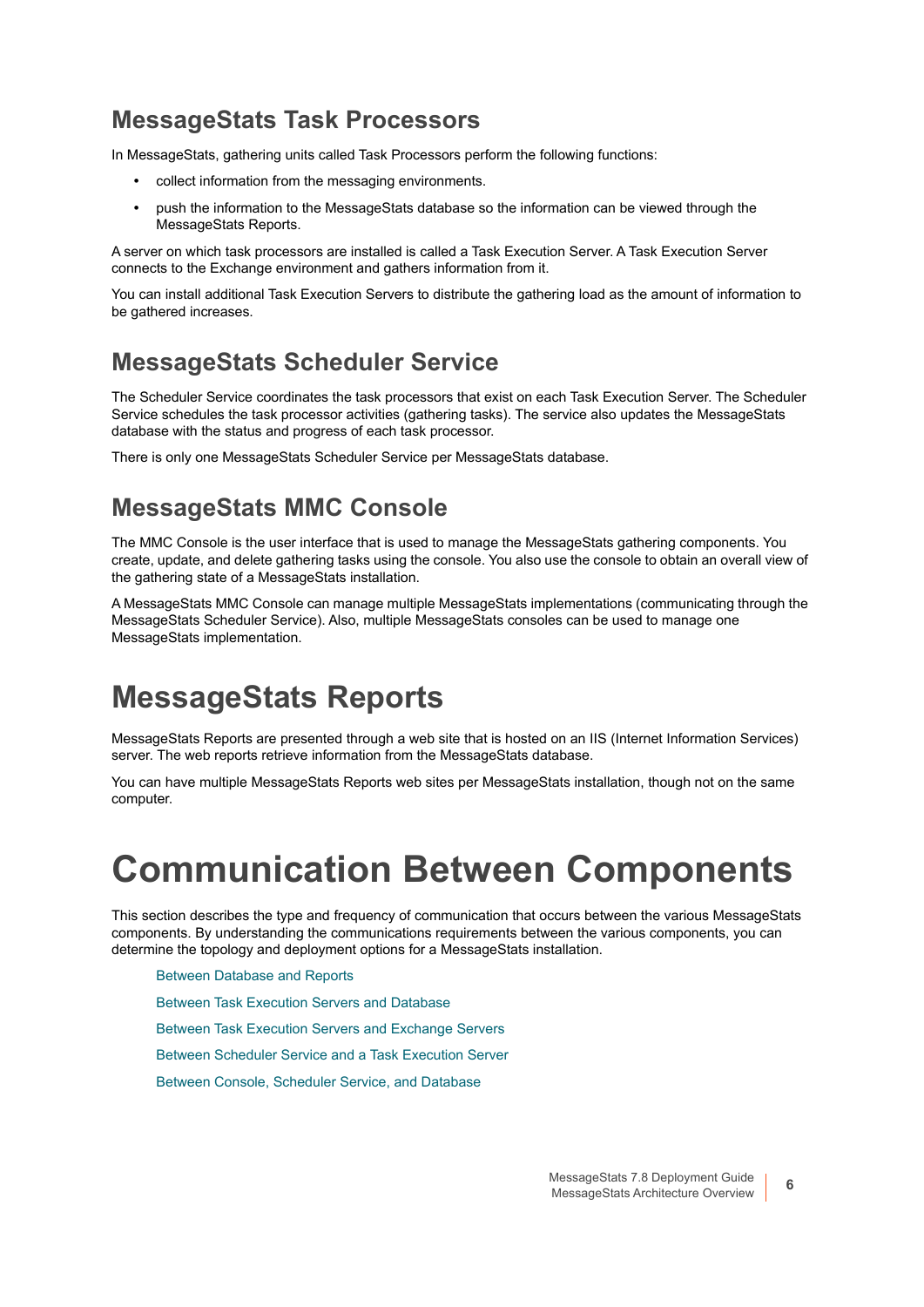## <span id="page-6-0"></span>**Between Database and Reports**

MessageStats Reports request and display information from the MessageStats database. This involves a high volume of communication between the two components. It is therefore recommended that the MessageStats database server and MessageStats Reports web server be closely connected.

For optimal performance, Microsoft recommends having SQL Server and IIS on the same computer. However, if the database and reports components are on separate computers, there must be high connectivity to ensure acceptable performance for MessageStats Reports.

# <span id="page-6-1"></span>**Between Task Execution Servers and Database**

The task processors on the Task Execution Servers gather data from the Exchange environment and store the data in the database. Since MessageStats provides information in an optimized manner, Task Execution Servers retrieve information from the MessageStats database for use in an aggregation decision. However, most communication is from the Task Execution Server (through the task processors) to the MessageStats database.

Communication between these components is through OLE DB, an RPC-based database communication vehicle. Performance of RPC-based communication is sensitive to network obstructions. Therefore, a clear connection should be maintained between these components.

# <span id="page-6-2"></span>**Between Task Execution Servers and Exchange Servers**

Though the Exchange environment is not part of MessageStats, it is important to understand communication between Exchange and the Task Execution Servers. Typically, you locate a Task Execution Server near the MessageStats database. However, Exchange servers are often grouped geographically. You might locate a Task Execution Server closer to the Exchange servers to achieve overall gathering performance.

To determine whether to locate the Task Execution Server closer to the database or the Exchange environment, compare gathering times using both models.

# <span id="page-6-3"></span>**Between Scheduler Service and a Task Execution Server**

The MessageStats Scheduler Service and the Task Execution Server operate like a manager and a worker. The Scheduler Service tells the Task Execution Server what to do and when to start. Once the Task Execution Server is active, it reports its current state and progress to the Scheduler Service.

The volume of communication between the Scheduler Service and Task Execution Server is low and these components need not be close. However, since the communication is RPC-based, the communication path should not contain network obstructions. If a firewall is present, you must open ports to enable communication.

You can install the MessageStats Scheduler Service on its own server but it is more efficient to install it with the initial task processor (Task Execution Server). Additional task processors can be installed on additional servers as needed.

## **Adding More Task Execution Servers**

If the amount of allocated work becomes too much for one Task Execution Server to perform, the Scheduler Service requires additional workers. If the daily gathering of information takes close to 24 hours, it is time to add another Task Execution Server.

Additional Task Execution Servers improve the gathering time in two ways: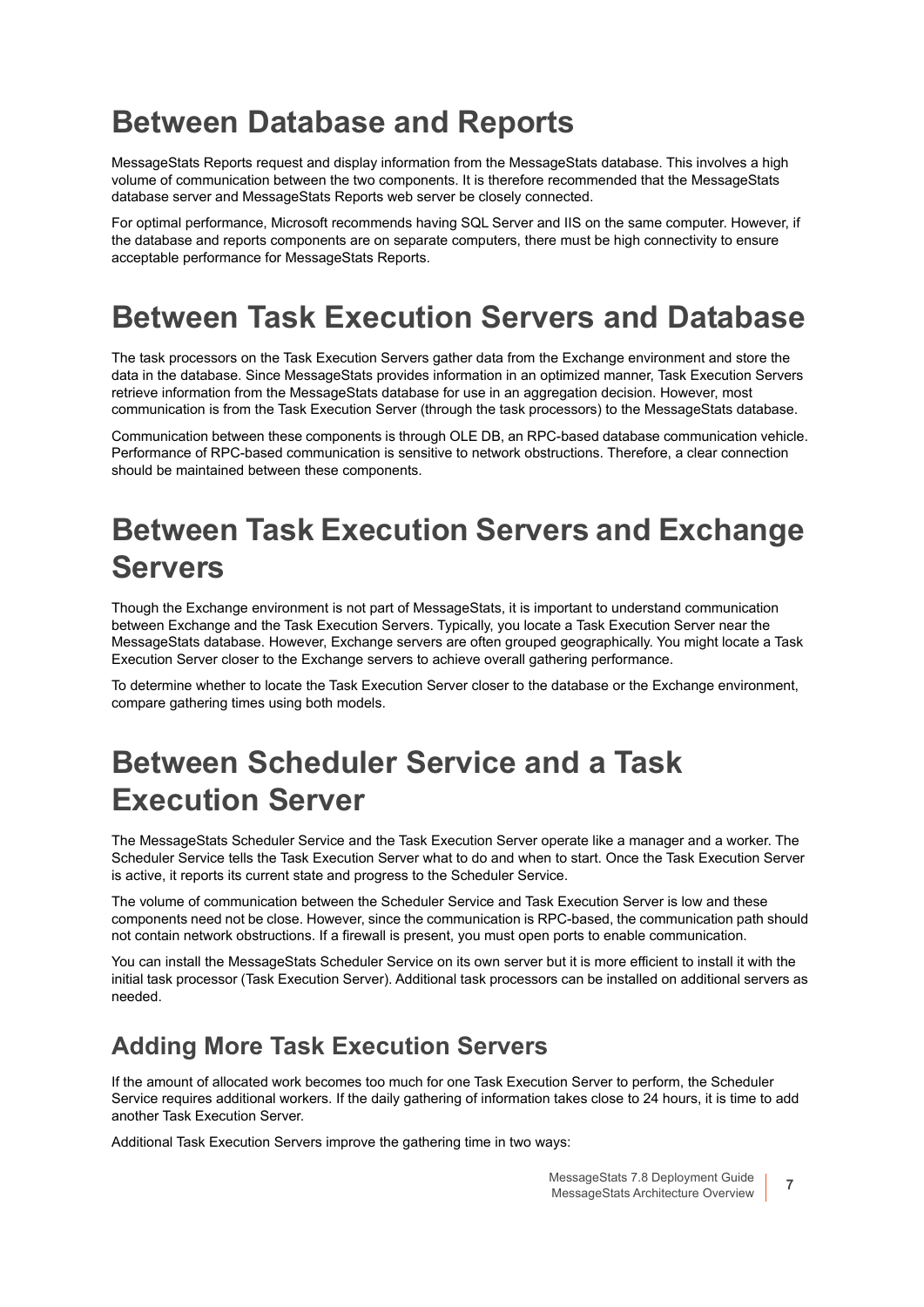- **•** They provide additional resources (memory, storage) to perform the work.
- **•** They can be located closer to the Exchange servers from which they gather data, thereby improving communication performance.

There are many variables that affect the time required to collect data. The biggest variable is network usage; performance can vary greatly at different times and days of the week. Close observation of collection times is the best way to determine when additional Task Execution Servers are required.

# <span id="page-7-0"></span>**Between Console, Scheduler Service, and Database**

The administration function of the MessageStats MMC console requires it to communicate with the MessageStats Scheduler Service and with the MessageStats Database.

The MCC console communicates with the Scheduler Service to manage gathering tasks and schedule new work. Communication is through DCOM, which is RPC-based.

The MMC console reports the real-time progress of active gatherings using information it retrieves from the MessageStats database. Communication is through the OLE DB driver, which is RPC-based. The greater communication volume between the console and database requires a good connection between these components.

# <span id="page-7-1"></span>**Communication Requirements for MessageStats Reports**

The requirement to install MessageStats Reports on a separate computer depends on the amount of report use. Two main factors affect performance:

- **•** The number of users that directly access the MessageStats Reports web site.
- The number of report subscriptions that are set up and executed on a daily basis.

A subscription generates specific reports on a regular schedule. These reports are sent by email or posted on a web site. Subscriptions affect the web site performance in the same manner as a user who directly views a report.

When a large number of MessageStats Reports users are supported, MessageStats Reports should be installed on a separate computer.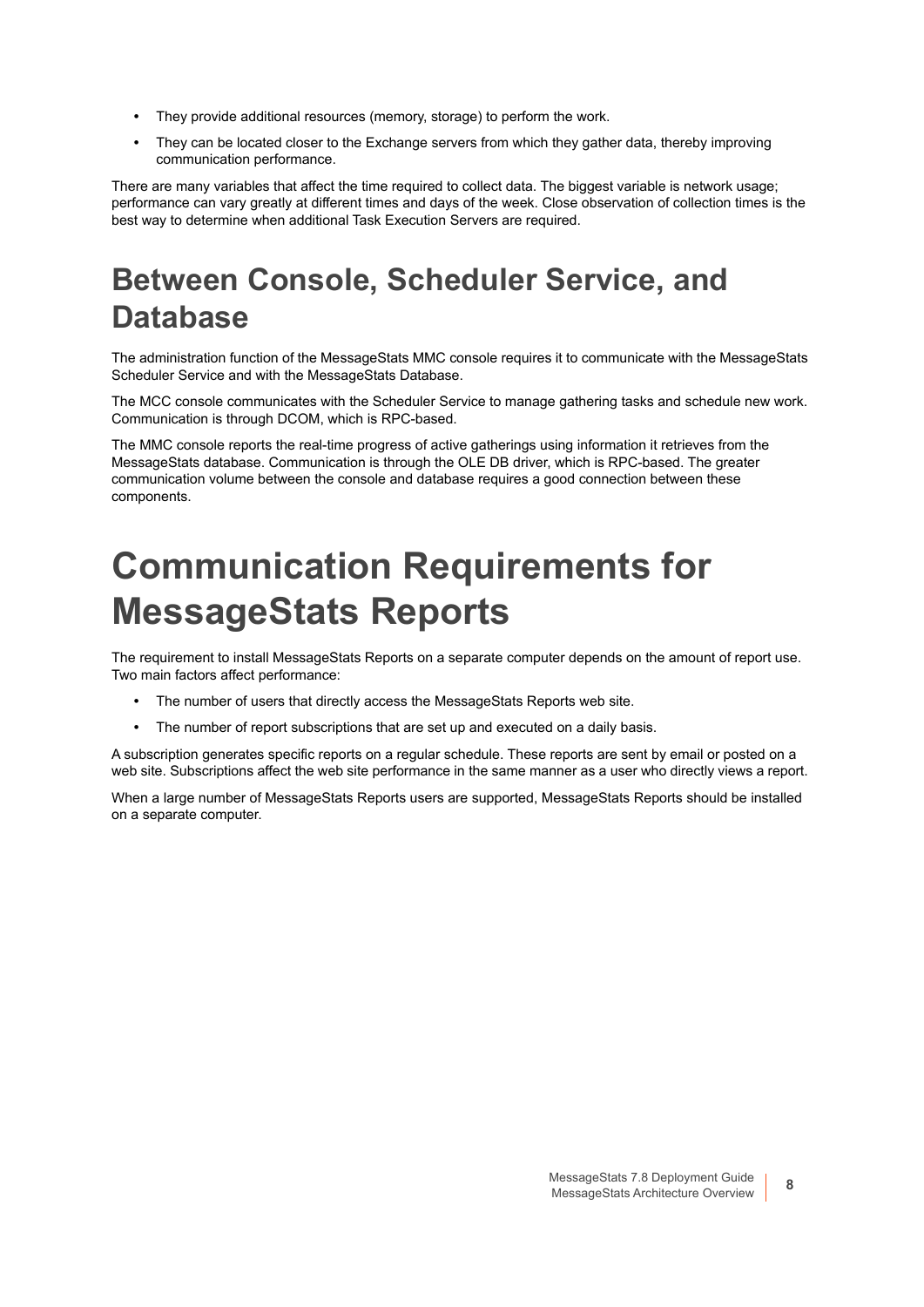# **Planning for Deployment**

- <span id="page-8-0"></span>**•** [Deployment Considerations](#page-8-1)
- **•** [Pre-Deployment Checklist](#page-8-2)
- **•** [Create an Exchange Server List](#page-9-0)
- **•** [Determine Exchange Server Latency](#page-9-1)
- **•** [Estimate the Exchange Tracking Log Sizes](#page-9-2)
- **•** [Identify Data Collection and Storage Requirements](#page-10-0)
- **•** [Determine the Number of Task Execution Servers](#page-10-1)
- **•** [Locate the MessageStats Scheduler Server](#page-11-0)
- **•** [Locate the Task Execution Servers](#page-11-1)
- **•** [Locate the MessageStats Database Server](#page-11-2)
- **•** [Locate the MessageStats Reports Server](#page-11-3)
- **•** [Determine the Tracking Log Compression Requirements](#page-11-4)
- **•** [Plan the Data Collection Schedule](#page-12-0)
- **•** [Determine the Requirements for Gathering](#page-12-1)

# <span id="page-8-1"></span>**Deployment Considerations**

Before you deploy MessageStats in any organization, consider the factors that can affect MessageStats data collection, data storage, and reporting:

- **•** From a collection perspective, factors include network latency and the number of Exchange-related objects (such as organizations, routing groups, connectors, servers, distribution groups, mailboxes, and public folders) to be collected.
- **•** From a storage perspective, factors include the amount of historical statistics you want to maintain and the detail level of the information that you want to gather.
- **•** From a reporting site perspective, factors include the number of users that will directly access the site, and the number of report subscriptions that will automatically generate scheduled reports.

The following checklist outlines the decisions that you must make before you install MessageStats.

# <span id="page-8-2"></span>**Pre-Deployment Checklist**

Use the following checklist to plan your pre-deployment activities

- **•** [Create an Exchange Server List](#page-9-0)
- **•** [Determine Exchange Server Latency](#page-9-1)
- **•** [Estimate the Exchange Tracking Log Sizes](#page-9-2)

**9**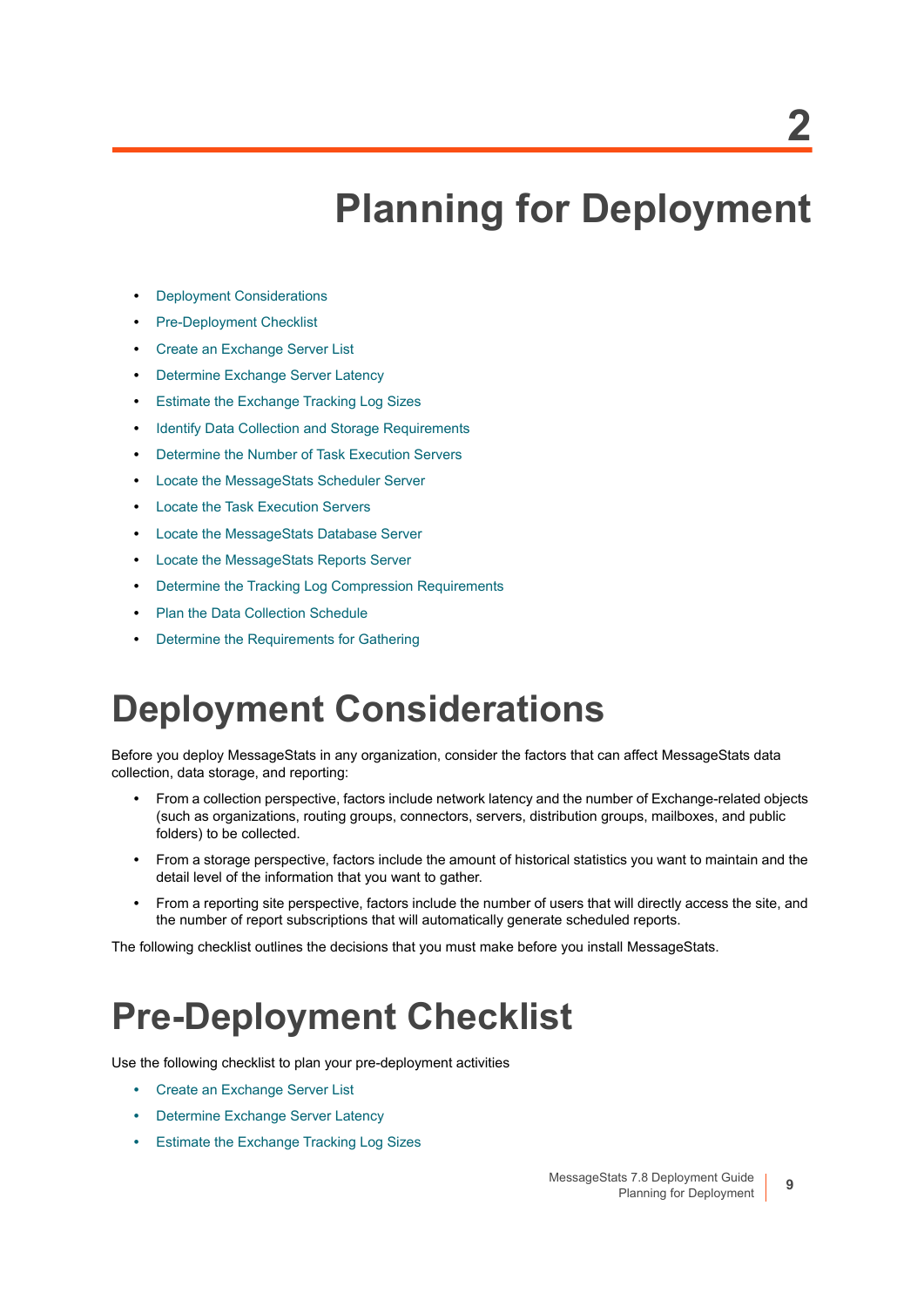- **•** [Identify Data Collection and Storage Requirements](#page-10-0)
- **•** [Determine the Number of Task Execution Servers](#page-10-1)
- **•** [Locate the MessageStats Scheduler Server](#page-11-0)
- **•** [Locate the Task Execution Servers](#page-11-1)
- **•** [Locate the MessageStats Database Server](#page-11-2)
- **•** [Locate the MessageStats Reports Server](#page-11-3)
- **•** [Determine the Tracking Log Compression Requirements](#page-11-4)
- **•** [Plan the Data Collection Schedule](#page-12-0)
- **•** [Determine the Requirements for Gathering](#page-12-1)

# <span id="page-9-0"></span>**Create an Exchange Server List**

To scope out your MessageStats deployment, you need information about your Exchange organization topology, and about the network latency between your Exchange servers and the servers that will host the MessageStats data collectors.

Create a list of your Exchange servers, showing the server functions and physical geography. (To determine the location of the Exchange servers, you can use the Microsoft Exchange Administrator.)

## <span id="page-9-1"></span>**Determine Exchange Server Latency**

Once you have a list of Exchange servers, collect ping statistics and server connectivity details from your Exchange servers to the following:

- **•** candidate servers that may host the MessageStats Scheduler Service
- **•** candidate locations of the MessageStats data collectors (Task Execution Servers).

This information will assist in determining the optimal locations of the MessageStats Scheduler Server and of the Task Execution Servers.

# <span id="page-9-2"></span>**Estimate the Exchange Tracking Log Sizes**

For each Exchange server in the list, verify that Exchange tracking is turned on and that the tracking log folder is shared. The default location of the folder is as follows for the various releases:

### **Exchange 2010**

C:\Program Files\Microsoft\Exchange Server\V14\TransportRoles\Logs\ MessageTracking

### **Exchange 2013/2016/2019**

C:\Program Files\Microsoft\Exchange Server\V15\TransportRoles\Logs\ MessageTracking

### *To estimate the average size of each tracking log for each Exchange server*

- 1 View each Exchange server tracking log share.
- 2 Create a file list from each share.
- 3 Calculate the average size of the tracking logs per server.

Exchange servers usually keep seven days of tracking logs. A week's amount of log files can provide a reliable average per server.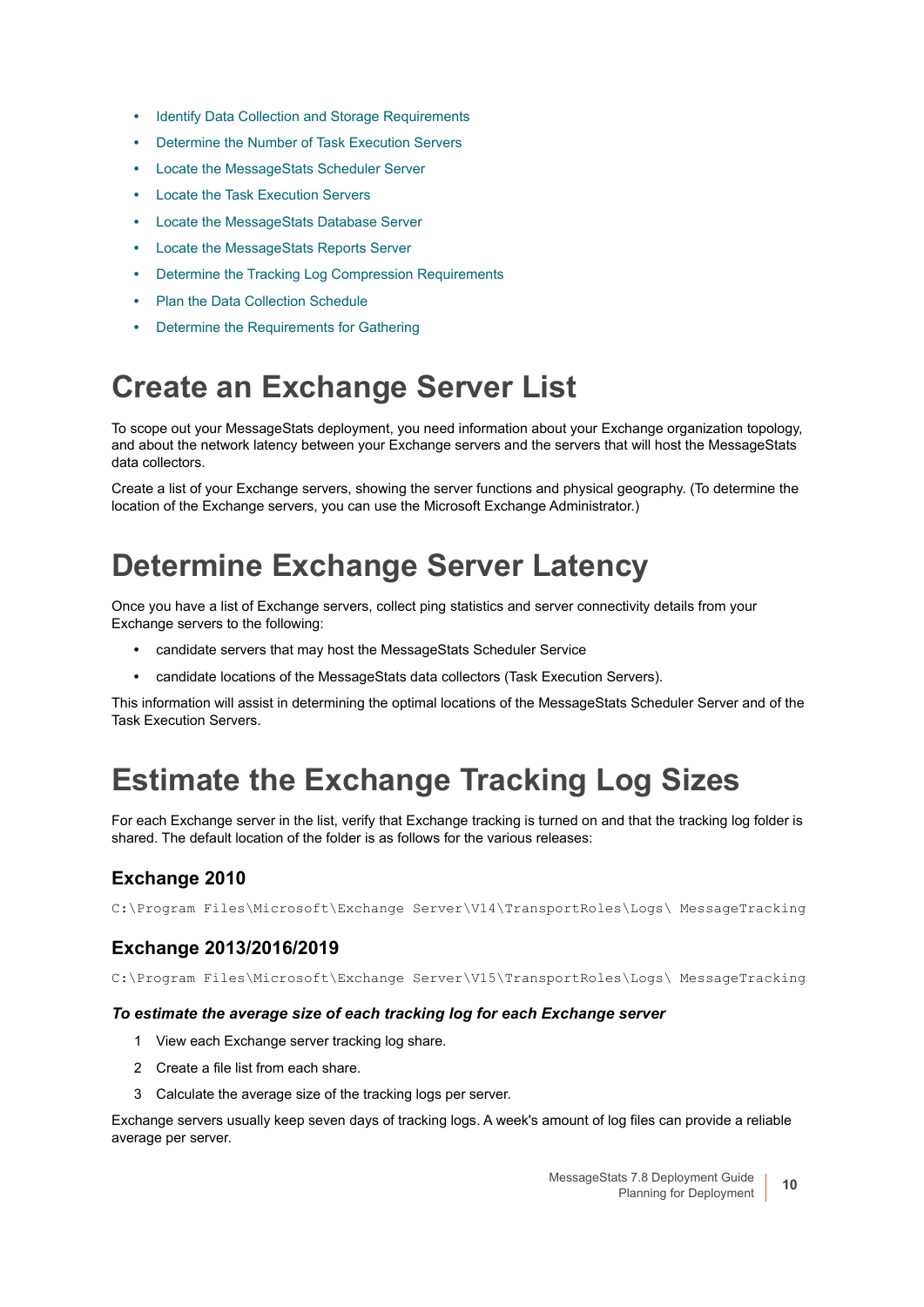Use this information to obtain insight about the disk space needed on each Task Execution Server to analyze and process all the tracking logs. This information also helps to decide whether to use the MessageStats tracking log compression utility to reduce network traffic.

# <span id="page-10-0"></span>**Identify Data Collection and Storage Requirements**

Data requirements are affected by two considerations:

- **•** [What information is gathered from what Exchange objects?](#page-10-2)
- **•** [How much historical information must be retained?](#page-10-3)

This information can assist in estimating the storage requirements. You can use the MessageStats database size estimation tool which is available from the Support portal at [https://support.quest.com/.](https://support.quest.com/)

## <span id="page-10-2"></span>**What information is gathered from what Exchange objects?**

MessageStats can collect a number of Microsoft Exchange object characteristics, some of which you can exclude from the gatherings.

In addition to the Exchange core information that is gathered by a Default Gathering task, information that can be gathered includes: distribution group membership, detailed audit information, and public folder information.

## <span id="page-10-3"></span>**How much historical information must be retained?**

To estimate the storage capacity that is needed on the SQL Server that hosts the MessageStats database, you need to know how much historical reporting is required. By retaining historical information, you can use MessageStats to view trend and forecast information for your Exchange organization.

# <span id="page-10-1"></span>**Determine the Number of Task Execution Servers**

You should distribute computing resources when gathering information to ensure that MessageStats can deliver the information in the quickest and least intrusive way possible. Consider the following:

- **•** The number of required Task Execution Servers is proportional to the number of Exchange objects from which data is collected.
- **•** The Task Execution Servers must have good connectivity to the MessageStats SQL database and to the Exchange servers.
- **•** Collections must complete within a 24-hour cycle so that MessageStats does not get backlogged in Exchange tracking log processing.
- **•** Too many Task Execution Servers trying to connect to the SQL database at the same time can cause deadlocks and timeouts on data storage.

It is recommended that you install one Task Execution Server for each dispersed geographic area in your organization, provided that the servers have reasonable SQL connectivity and sufficient computing resources to handle the work.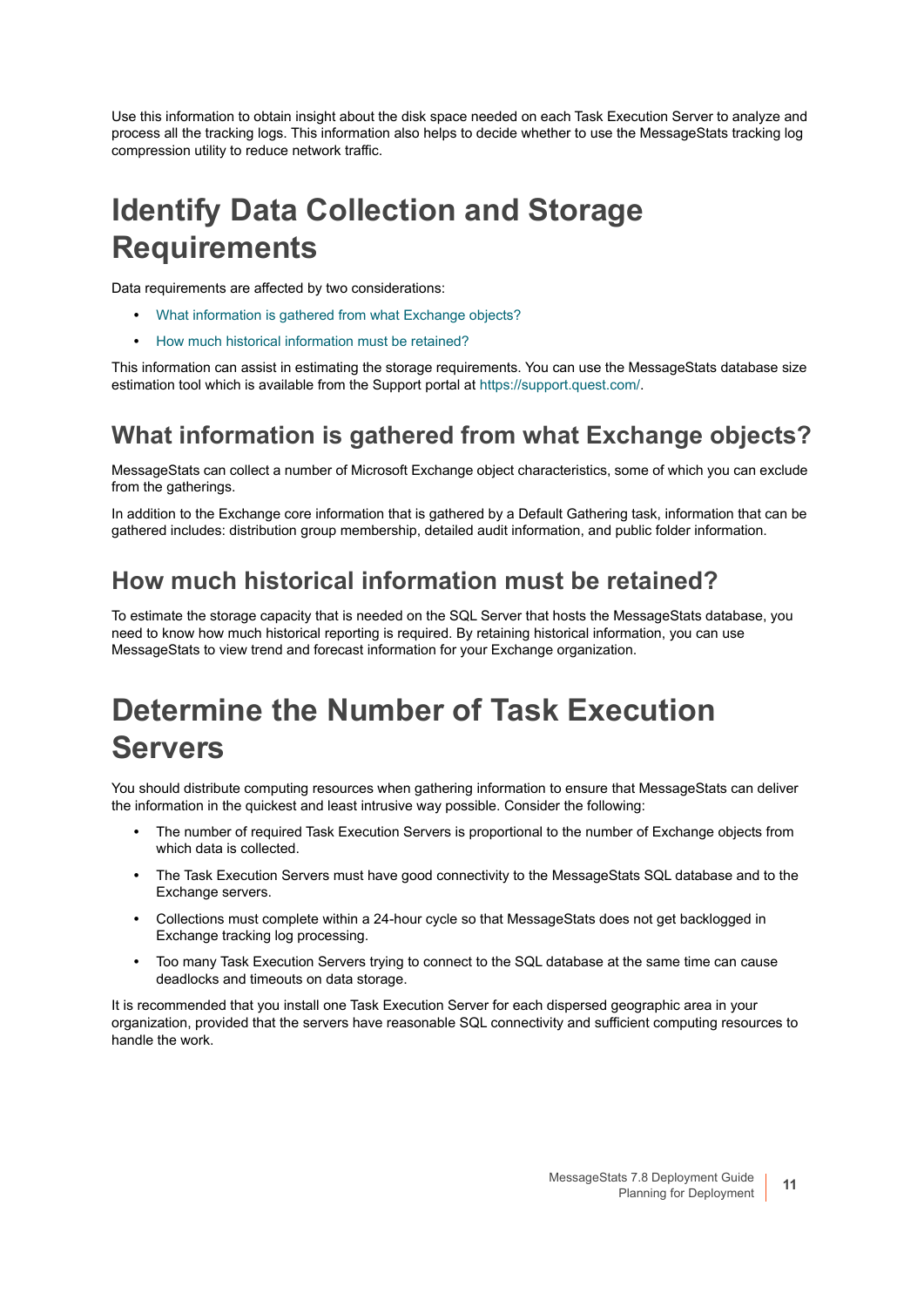# <span id="page-11-0"></span>**Locate the MessageStats Scheduler Server**

The MessageStats Scheduler Server coordinates tasks that collect the information and manages the configured task schedules.

Select the location of the scheduler server based on reasonable network connectivity with the Task Execution Servers and the database server. Good connectivity is required because:

- **•** Task Execution Servers regularly communicate their execution status to the scheduler server.
- **•** The scheduler server stores task status information in the database server.

One method to test connectivity to Task Execution Servers is to use ping statistics from a varying number of servers located in different areas of the world to the Task Execution Server locations. Locate the MessageStats Schedule server where you find an acceptable average speed.

## <span id="page-11-1"></span>**Locate the Task Execution Servers**

Task Execution Servers collect data as directed by the scheduler server. The type of data collected depends on the task that is executed. Since the Task Execution Server is responsible for storing the collected information into the database, database connectivity is a primary concern.

A Task Execution Server should be located close to the Exchange servers from which it collects data. Since a Task Execution Server can be configured to use an alternate Exchange connection server to collect the information related to Exchange objects, proximity to the alternate Exchange server is also a consideration.

# <span id="page-11-2"></span>**Locate the MessageStats Database Server**

The location of MessageStats database server is critical within the deployment because all the other MessageStats components depend heavily on this storage component.

For best results, locate the SQL Server that hosts the MessageStats database within a data center that has the highest connectivity to the Task Execution Servers, the scheduler server, and the IIS reports server.

## <span id="page-11-3"></span>**Locate the MessageStats Reports Server**

Ideally, the MessageStats Reports IIS server should reside on the same computer as the SQL server that hosts the MessageStats database.

Co-location avoids moving information multiple times between servers and clients. Multiple hops can cause Windows security problems, as acknowledged by Microsoft. Clients tend to lose their credentials when accessing the reports site, and may reach the SQL Server as anonymous users and be unable to access the report information.

If co-locating the IIS report server and SQL database server is not possible, you must configure the SQL server to use SQL authentication. You must also configure the file used to create the data link for the reports to use a special SQL account so that the reports can access the MessageStats database as valid consumers.

# <span id="page-11-4"></span>**Determine the Tracking Log Compression Requirements**

Network administrators have specific tolerances for network traffic. Larger organizations can be more or less tolerant of the type of traffic that flows over the network.

Exchange tracking logs can grow very large, in the range of 10 to 30 gigabytes and may require compression before the log files are transported to the Task Execution Server for processing. Make the decision to compress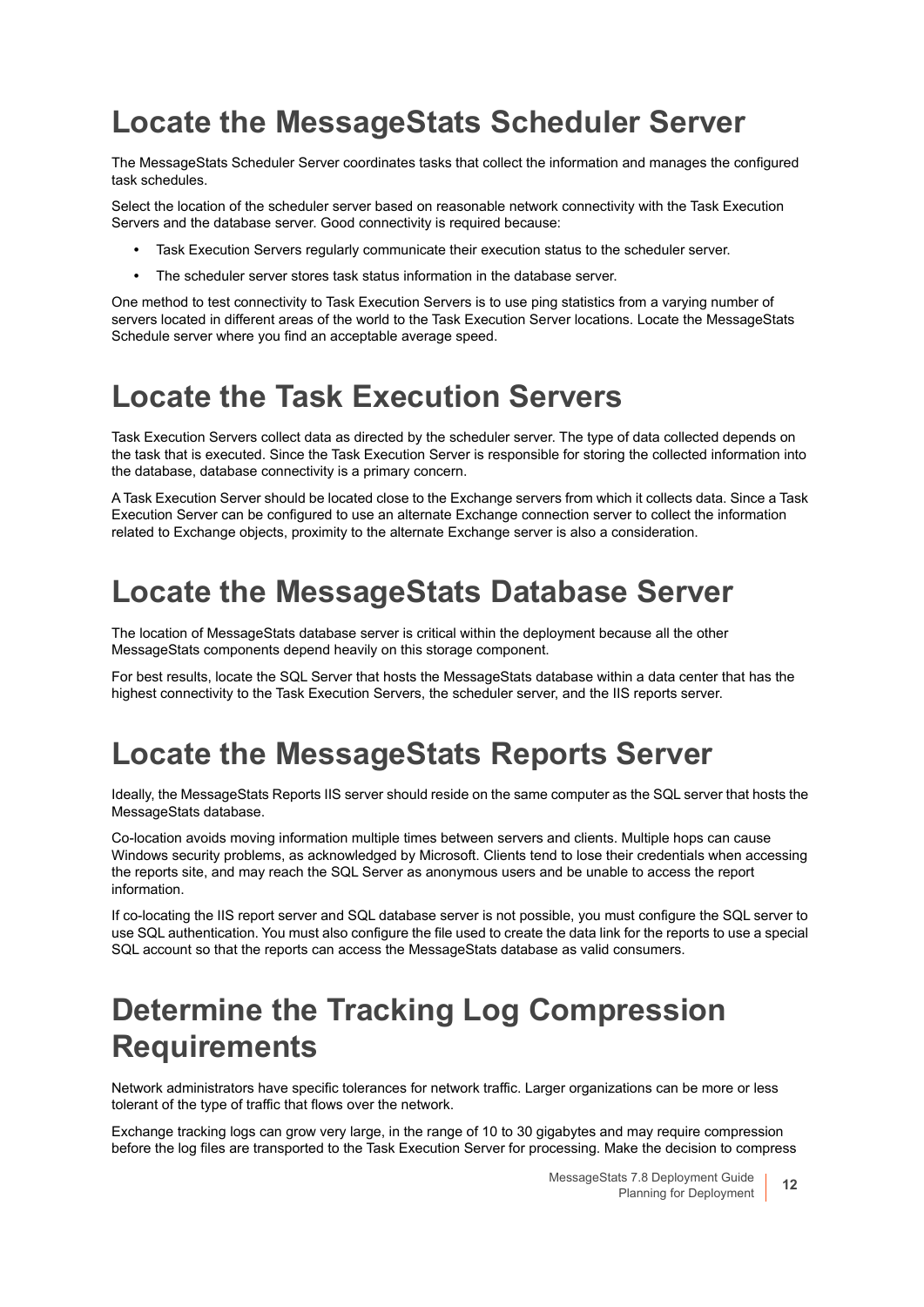tracking logs in consultation with your Exchange administrator. Compressing log files has a very small footprint on the Exchange server.

The MessageStats compression utility (QMSDeployment.exe, QMSCompress.exe) can reduce the size of the tracking log file by up to 80%, which is significant when transporting logs that are gigabytes in size. The compressed logs are not decompressed on the Task Execution Server. They are processed in stream, which means that they do not require extra disk space on the servers for processing.

For information about configuring the MessageStats compression utility on an Exchange server, see the chapter titled "Compressing Tracking Log Files" in the *MessageStats Administrator Guide*.

## <span id="page-12-0"></span>**Plan the Data Collection Schedule**

MessageStats depends on the Exchange tracking logs to deliver the activity and volume-based reports. The Default Gathering task, which includes the tracking log gathering, must not be scheduled until the tracking logs are closed. Typically, tracking logs are closed at midnight UTC, so Exchange objects can be collected at any time during the day. However, those objects will be dated on the UTC date they are retrieved.

A worldwide deployment must be tuned in consideration of business activities. To minimize the impact of data collection, tasks must be scheduled to run during off-business hours for the geographic area from which data is collected.

Collection must be planned to complete within a 24 hour UTC cycle. If tracking logs become backlogged and do not complete within 24 hours, collection and subsequent reports will not be accurate.

Consider the time periods when the reports web site will be accessed the most and avoid that time period when scheduling data collection.

## <span id="page-12-1"></span>**Determine the Requirements for Gathering**

You must determine the requirements for gathering the Exchange tracking logs and for gathering the Exchange attributes.

## **Optimal Gathering of Exchange Tracking Logs**

Tracking logs are copied to Task Execution Servers to be analyzed and summarized into useful information for the activity-related reports. The analysis can create a large amount of information to be stored in the database, which should be located near the server doing the processing.

A best practice is to remotely compress the tracking logs and to copy the compressed log files to a central location for processing and storage.

The following diagram provides an optimal design for collecting tracking log files, which can include compression, allowing the log file processing to be executed near the database server.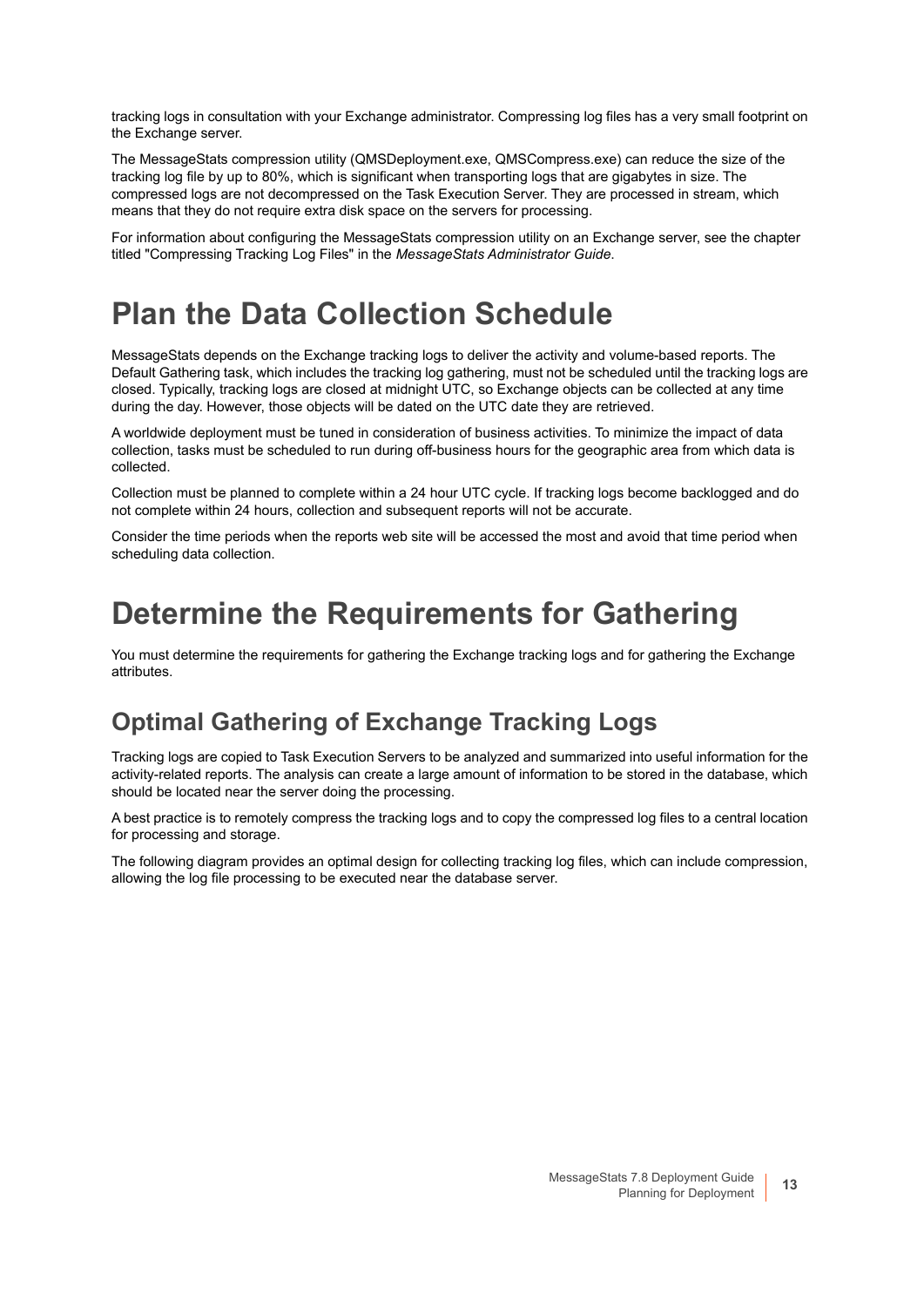

**Figure 1. Optimal design for tracking log collection.**

## **Optimal Gathering for Exchange Attributes**

Exchange attributes are collected and stored with little processing. This information is best collected near the Exchange servers themselves.

The following diagram shows how, by positioning the Task Execution Servers geographically near and by connecting to the Exchange servers that contain the information, you can optimize the amount of time required to perform a data collection.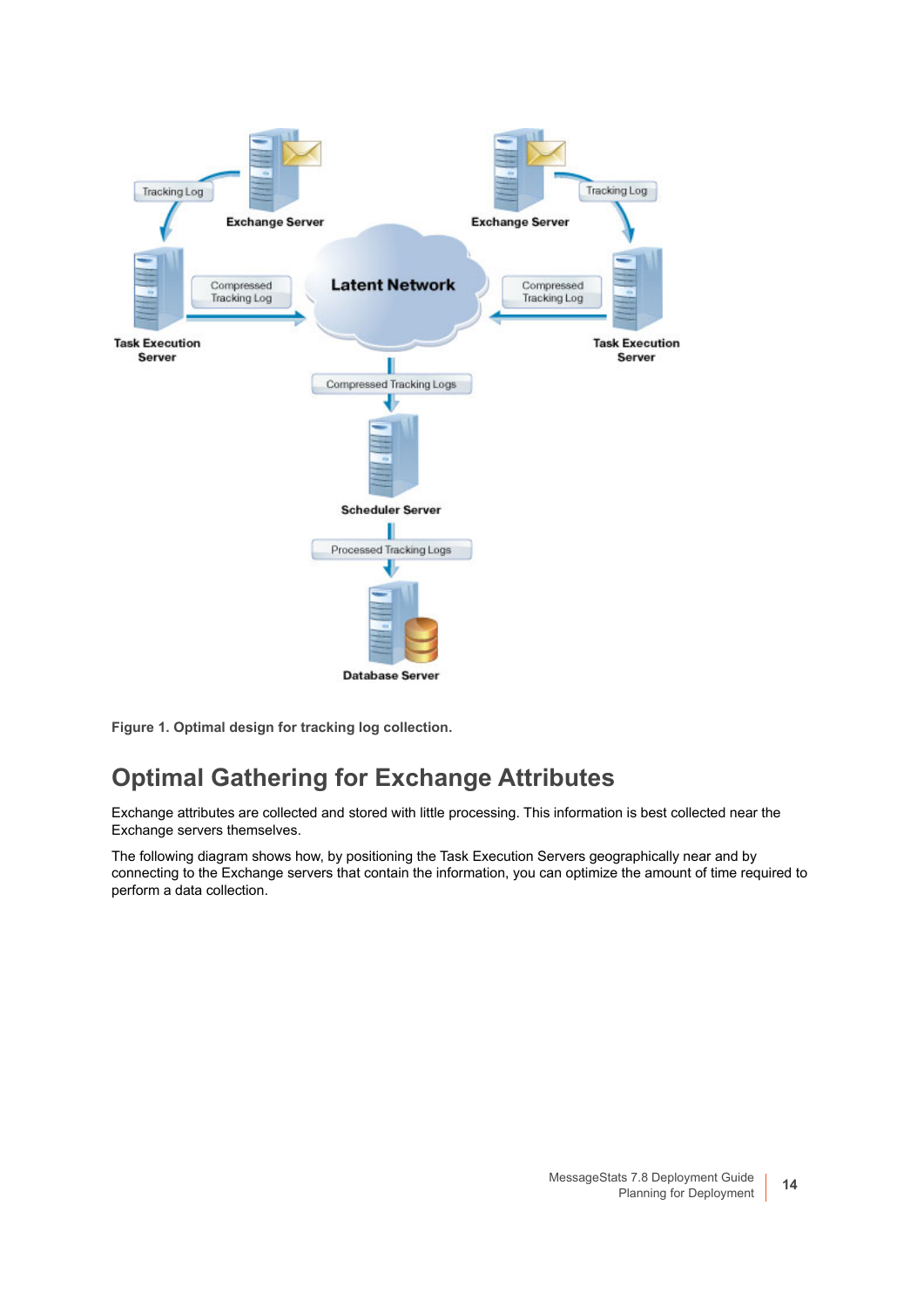

**Figure 2. Optimal design for collecting Exchange attributes.**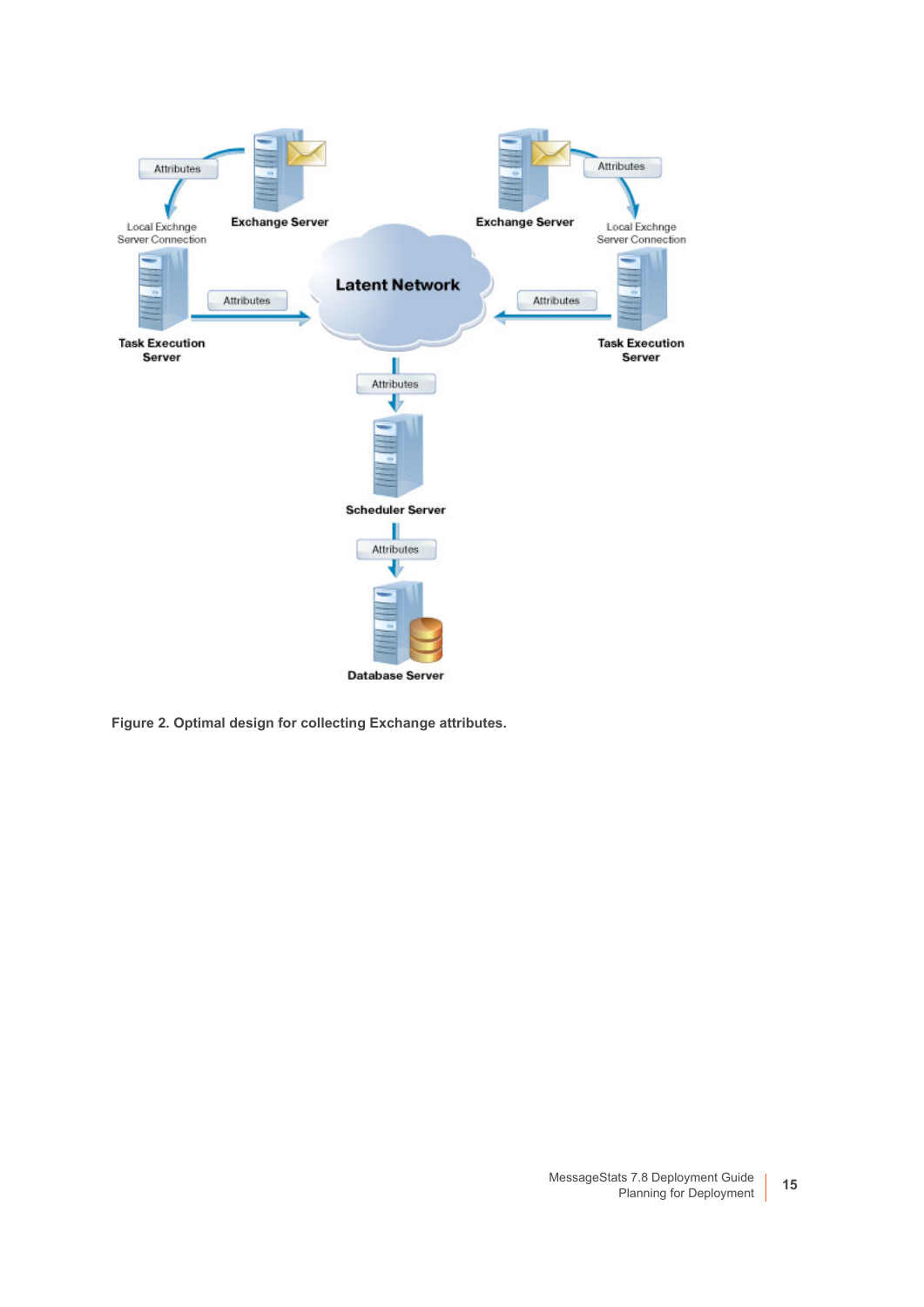# <span id="page-15-0"></span>**Deployment Recommendations and Solutions**

- **•** [Deploying MessageStats in Small or Large Installations](#page-15-1)
- **•** [Recommendations for Large Installations](#page-16-1)
- **•** [Deploying a Distributed Installation Using Windows Authentication](#page-17-0)
- **•** [Deploying MessageStats Across Forests](#page-20-0)
- **•** [Manually Creating the MessageStats Database in a Distributed Installation](#page-22-0)

# <span id="page-15-1"></span>**Deploying MessageStats in Small or Large Installations**

Depending on the size of your Exchange deployment and whether it is situated in one geographic location or in several locations, you must determine whether to install MessageStats on a single server or on several servers.

# <span id="page-15-2"></span>**Single Geographic Location**

For a small-to-medium business that has its messaging system in a single location, the number of report consumers, either direct or indirect, is usually low. In this case, you can install all the MessageStats components on a single server. If the gatherings take longer than 24 hours, then you can install additional Task Execution Servers on other computers to reduce gathering times.

If your Exchange environment is in a single geographic location, you can install MessageStats on a single server or distribute MessageStats components on more than one server, depending on the number of mailboxes.

- **•** If you have 10,000 mailboxes in your organization, you can use single server deployment.
- **•** If you have more than 10,000 but less than 50,000 mailboxes, you should consider a distributed installation. You can place the MessageStats Server (which includes the scheduler service and the task processors) and the MessageStats database on different computers.
- **•** For 50,000+ mailboxes, you should have a MessageStats Server, MessageStats Database, and additional MessageStats task processors on separate computers.

## **Distributed Task Processors**

This scenario applies to distributed locations where the locations are connected through internal networks with no firewalls between them. The largest location is considered the central location. You can install the MessageStats Scheduler Service, the MessageStats Database, at least one Task Execution Server, and MessageStats Reports on this computer.

For smaller locations, identify the locations that share similar connectivity. If some locations share a common pipe back to the central location, install an additional Task Execution Server to improve gathering performance.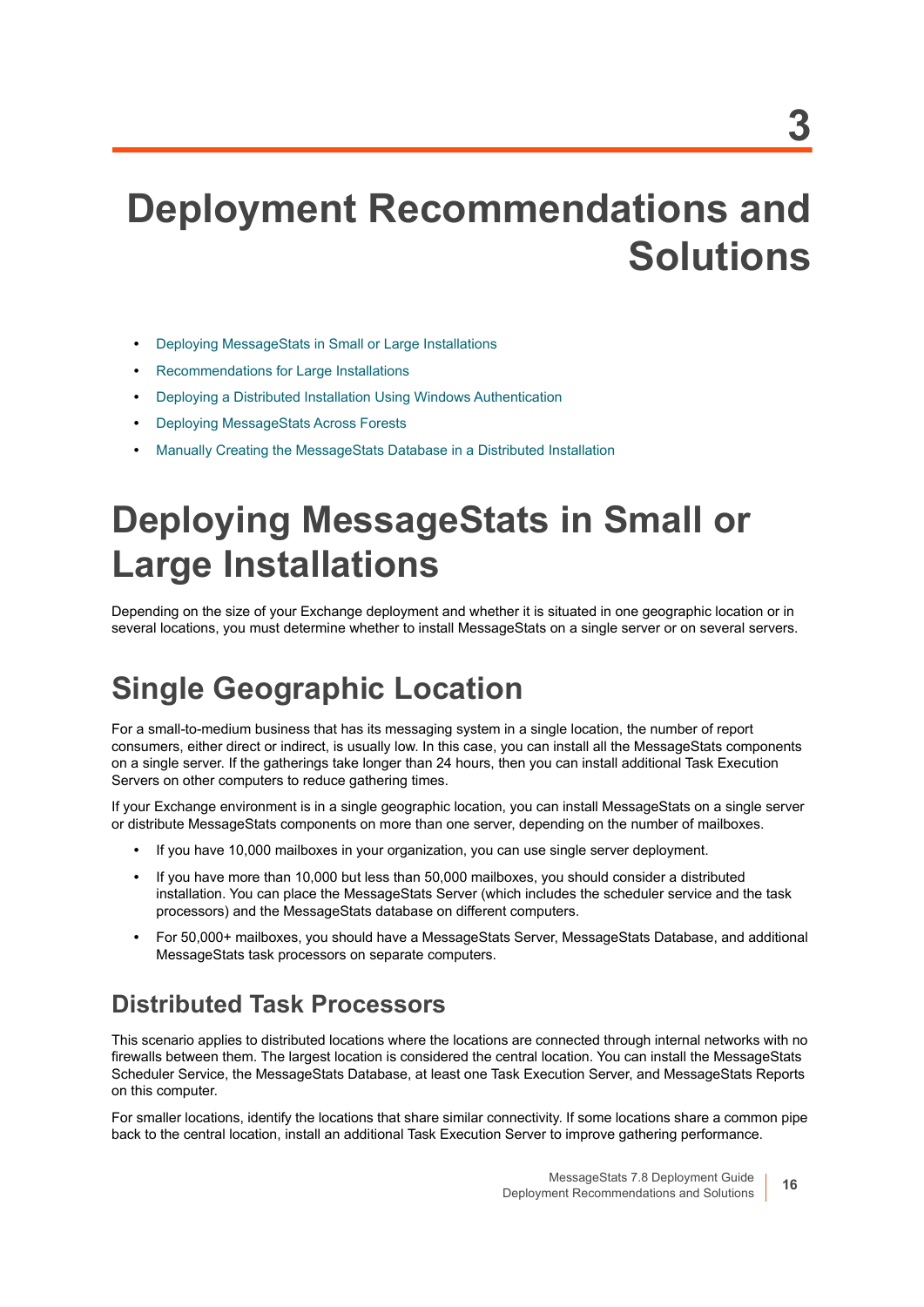Locations must have a reasonable connection to the MessageStats database. If the database connection is poor, you can install multiple Task Execution Servers in that location.

# <span id="page-16-0"></span>**Multiple Geographic Locations**

You can distribute your task processors on different servers if your Exchange environment is distributed across more than one geographic location. A server on which task processors are installed is known as a task execution server.

It is recommended that you run the Tracking Log Gathering task on the task execution server that is closest to the MessageStats database server. Tracking logs should be compressed. Run all other gatherings on the task execution server closest to the Exchange environment.

# <span id="page-16-1"></span>**Recommendations for Large Installations**

MessageStats is designed to work efficiently immediately after it is installed. The Default Gathering is the quickest gathering, stores the least amount of information, and is designed for performance.

When MessageStats is run in a large-scale environment with more than 50 Exchange servers, large Exchange tracking logs can cause the database to grow significantly in a short amount of time, despite MessageStats optimizations to store a minimum amount of data.

Database growth can lead to gathering problems if there is insufficient memory available on the database server, or if the Microsoft SQL Server version is not set to support more than 2 GB of RAM. To process large amounts of data, SQL Server must have the appropriate resources available.

Database performance can be affected by platform software that is not enterprise quality.

## <span id="page-16-2"></span>**Recommended Hardware and Software**

For large installations, it is recommended that you run 64-bit Microsoft SQL Server 2012 or later (Enterprise Edition). The 64-bit version ensures that sufficient RAM is allocated.

MessageStats calculates statistics for each mailbox and against each Exchange server, and the calculations require locks on several tables at once. MessageStats performs the calculations at gathering time rather than at report time to ensure report rendering performance.

Even on a server with 4 GB of RAM, the full 4 GB is not available to programs. Regardless of the amount of physical memory, Windows uses a virtual address space of 4 GB, with 2 GB allocated to user-mode processes (such as applications) and 2 GB allocated to kernel-mode processes (such as the operating system and kernelmode drivers). Since there are usually other user applications on the server, only about 1.3 GB of RAM is likely dedicated to SQL, rather than the 2 GB maximum that Standard Edition uses.

It is recommended that you use a computer with a minimum of 16 GB of RAM, and the 64-bit version of Microsoft SQL Server 2012 or later, Enterprise Edition, when running in large scale environments.

For a detailed list of the hardware and software prerequisites, see the *MessageStats Quick Start Guide*.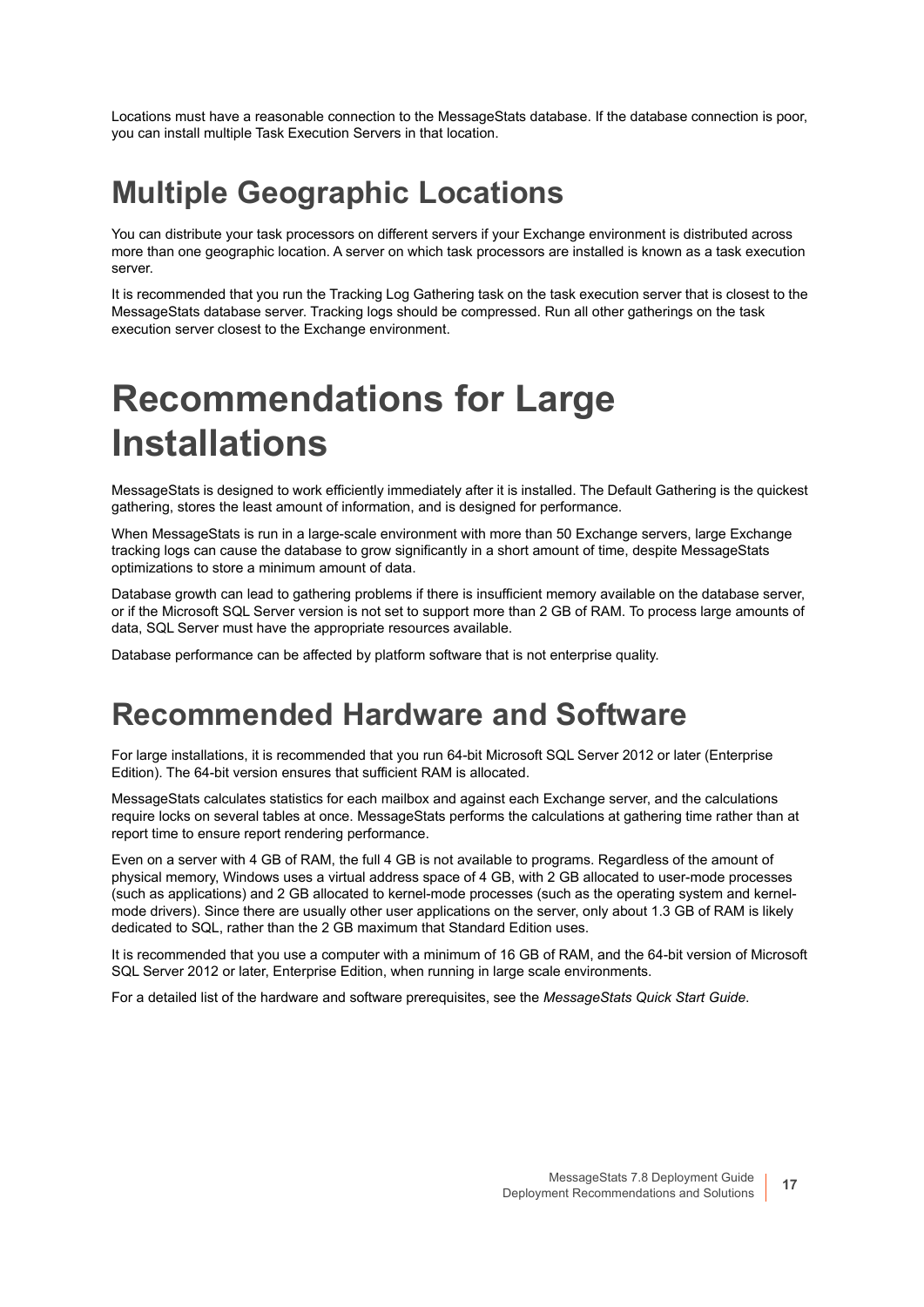# <span id="page-17-0"></span>**Deploying a Distributed Installation Using Windows Authentication**

Typically, if you install the MessageStats database and the MessageStats reports server on separate computers, you would use SQL authentication.

However, if you want to use Windows authentication, you must set up Kerberos delegation from the MessageStats Reports server to the MessageStats Database server.

The following steps explain how to set up Kerberos delegation for installations in which the MessageStats database and reports are installed on separate servers. Procedures are provided for each step.

- [1. Register the MSSQLSvc SPN with the run-as domain account.](#page-17-1)
- [2. Enable delegation from the Reports Server to the Database Server.](#page-18-0)
- [3. Specify Windows authentication in the QMSReports.udl file.](#page-19-0)
- [4. Enable IIS Settings and Restart IIS.](#page-19-1)

# <span id="page-17-1"></span>**1. Register the MSSQLSvc SPN with the run-as domain account.**

To set up delegation to MessageStats database server, the MSSQLSvc Service Principal Name (SPN) for the SQL Server instance that hosts the MessageStats database must be registered with the run-as domain account. The SPN must be in the following format:

#### MSSQLSvc/*fully-qualified server DNS name*:*TCPport*

For example, if the server's fully qualified DNS name is QMS-DB.QMS-RP.QC.CA.QST and the port number is 1433, the SPN would be:

MSSQLSvc/QMS-DB.QMS-RP.QC.CA.QST:1433

When the SQL Server service runs as a machine account (such as LocalSystem, NetworkService, or LocalService), the SQL Server service automatically registers the appropriate MSSQLSvc SPN with the domain machine account. In this case, you do not need to register the SPN manually.

However, when the SQL Server service runs as a domain user account, you must register the MSSQLSvc SPN manually with the AD user object. To determine the required SPN, you need the following information:

- **•** the fully-qualified DNS name of the server
- **•** the TCP port of the SQL Server instance hosting the MessageStats database.

To find the TCP port of the SQL Server instance, you can view the IP Addresses property page for the TCP/IP protocol in the SQL Server Configuration Manager.

#### *To determine the TCP Port Number*

- 1 On the SQL server that hosts the MessageStats database, open the SQL Server Configuration Manager.
- 2 Select **Protocols for** the instance that hosts the MessageStats database and select **TCP/IP** in the list.
- 3 Click the **IP Address** tab and view the TCP Port number.

Once you know the TCP port and fully-qualified server name, use the SetSPN utility to register the SPN with the run-as account.

For example, suppose the SQL Server instance is on TCP port 1433 of server QMS-DB.QMS-RP.QC.CA.QST and is running as the domain account QMS-E10\db-svc. You would register the MSSQLSvc SPN with the domain account by entering the SetSPN command as follows:

#### **setspn -A MSSQLSvc/QMS-DB.QMS-RP.QC.CA.QST:1433 QMS-E10\db-svc**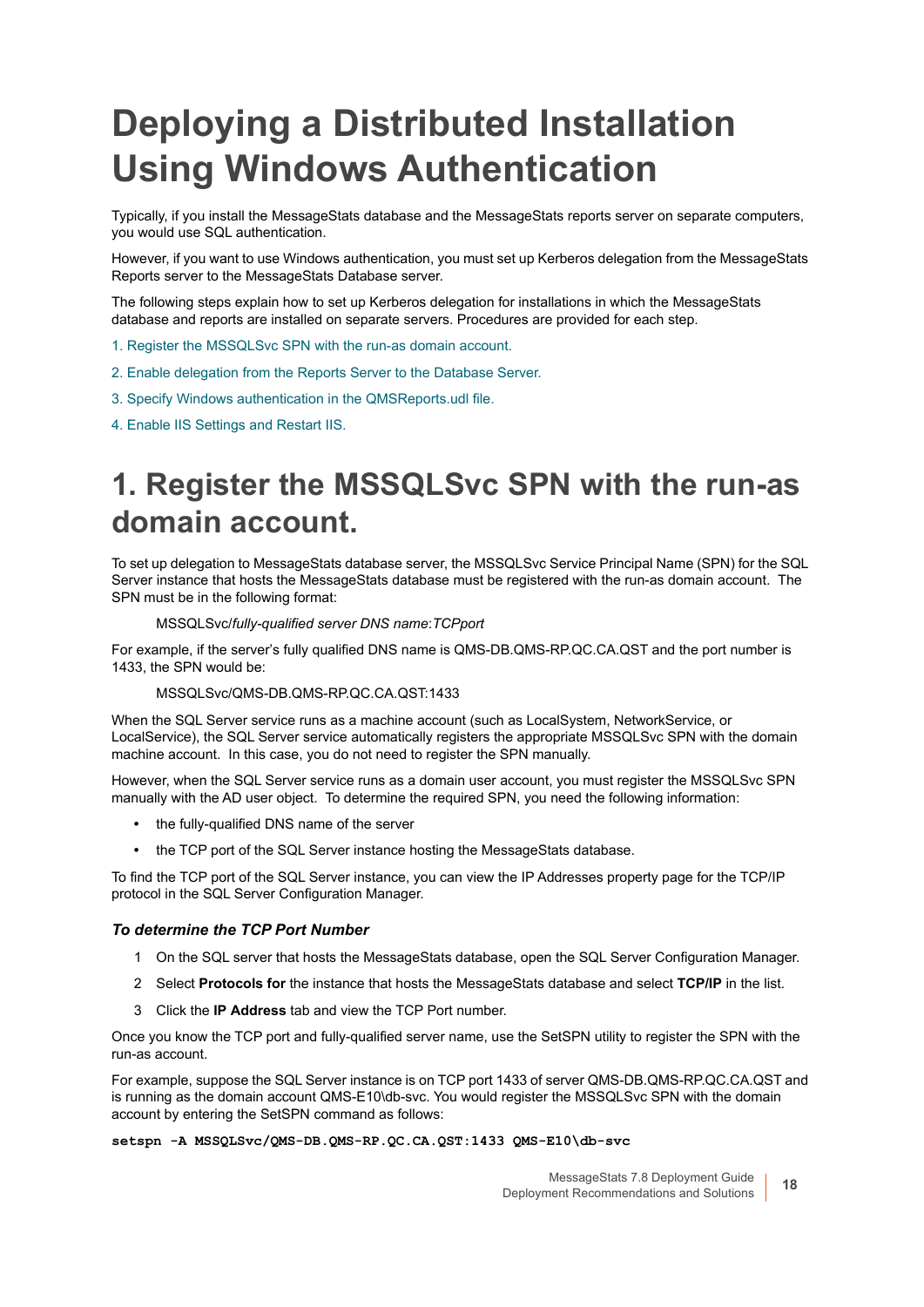Register the SPN with only one Active Directory object. Delegation will not work properly if the SPN is registered with more than one AD object. To verify this, you can use the SetSPN utility included with Windows.

The SetSPN utility has a -X switch that shows any SPNs that are registered to more than one AD object.

# <span id="page-18-0"></span>**2. Enable delegation from the Reports Server to the Database Server.**

The AD account used by the Web Reports application pool in IIS must be enabled for delegation to the MSSQLSvc SPN of the MessageStats database SQL server. MessageStats creates the Web Reports application pool to "run as" NetworkService. Consequently, you must enable the report server's AD account for delegation to the MSSQLSvc SPN.

### *To enable the report server AD Account for delegation to the database MSSQLSvc SPN*

- 1 Open Active Directory Users and Computers and navigate to the properties for the MessageStats Reports server object.
- 2 Select the **Delegation** tab.

| <b>OMS-REPORTS Properties</b>                                                                            |                                       |               |                       |                       |                       |  |  |  |
|----------------------------------------------------------------------------------------------------------|---------------------------------------|---------------|-----------------------|-----------------------|-----------------------|--|--|--|
| Location<br>General                                                                                      | Managed By<br><b>Operating System</b> | <b>Object</b> | Security<br>Member Of | Dial-in<br>Delegation |                       |  |  |  |
| Delegation is a security-sensitive operation, which allows services to act on<br>behalf of another user. |                                       |               |                       |                       |                       |  |  |  |
| C Do not trust this computer for delegation                                                              |                                       |               |                       |                       |                       |  |  |  |
| [7] Trust this computer for delegation to any service [Kerberos only]                                    |                                       |               |                       |                       |                       |  |  |  |
| Trust this computer for delegation to specified services only                                            |                                       |               |                       |                       |                       |  |  |  |
| <b>C</b> Use Kerberos only                                                                               |                                       |               |                       |                       |                       |  |  |  |
| • Use any authentication protocol                                                                        |                                       |               |                       |                       |                       |  |  |  |
| Services to which this account can present delegated credentials:                                        |                                       |               |                       |                       |                       |  |  |  |
|                                                                                                          | Service Type   User or Computer       |               | Port                  | Service Name Dc       |                       |  |  |  |
|                                                                                                          |                                       |               |                       |                       | $\blacktriangleright$ |  |  |  |
| Expanded                                                                                                 |                                       |               | Add                   | <b>Remove</b>         |                       |  |  |  |
|                                                                                                          |                                       | <b>DK</b>     | Cancel                | Apply                 |                       |  |  |  |

3 Select **Trust this computer for delegation to any service** to enable delegation from the server AD account to any SPN.

- OR-

Select **Trust this computer for delegation to specified services only** to add the MSSQLSvc SPN the list of specified services.

- a Click **Add**.
- b On the Add Services dialog, click **Users or Computers**.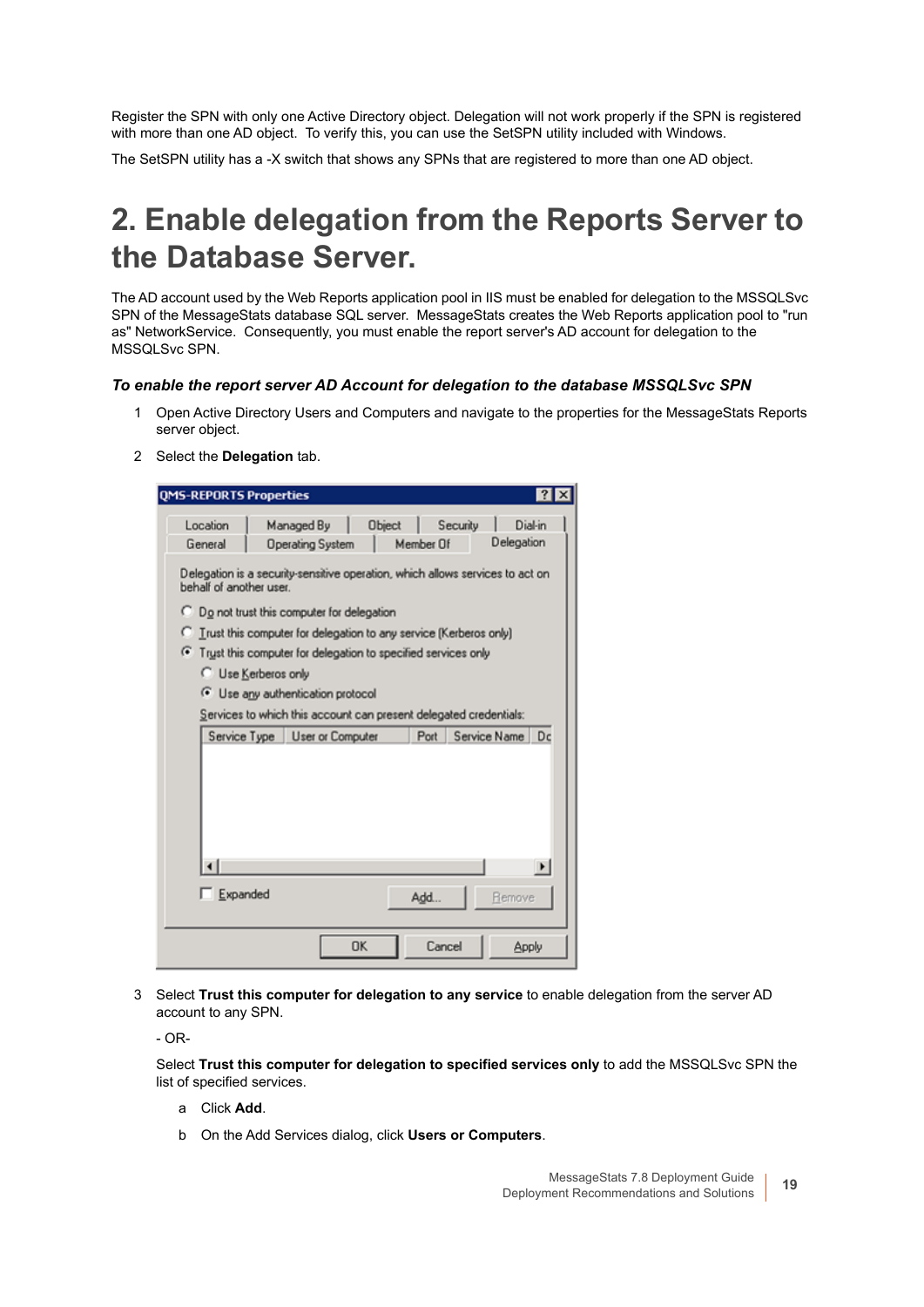c Select the SQL service domain run-as account.

- OR -

Select the computer running the SQL server service (if the service is running as LocalSystem, NetworkService, or LocalService).

The SPNs for the account are added to the list of available services.

- 4 Select the MSSQLSvc SPN with the matching TCP port for the SQL Server instance that hosts the MessageStats database and click **Add**.
- 5 Click **OK** to save.

Once you have completed steps 1 and 2, you must either wait for Active Directory replication or you can manually force replication between all the domain controllers.

# <span id="page-19-0"></span>**3. Specify Windows authentication in the QMSReports.udl file.**

Now you must edit QMSReports.udl file located in MessageStats installation folder and ensure that Windows NT integrated security is used to log onto the MesssageStats database.

### *To verify authentication type in the QMSReports.udl file*

- 1 On the server on which the MessageStats reports are installed, navigate to the MessageStats installation folder. By default, the installation folder is located at:
	- On 32-bit Windows computers: C:\Program Files\Quest\MessageStats
	- **▪** On 64-bit Windows computers: C:\Program Files (x86)\Quest\MessageStats
- 2 Double-click the **QMSReports.udl** file.
- 3 Select the **Connection** tab.
- 4 Ensure that **Windows NT authentication** is selected.

# <span id="page-19-1"></span>**4. Enable IIS Settings and Restart IIS.**

For MessageStats report servers that are hosted by Windows 2012 and later, you must ensure specific IIS settings are enabled under Authentication and that the applicationHost.config file is updated. For all Windows server versions, you must reset IIS by performing an iisreset.

### *To enable the Authentication Settings for Windows*

- 1 In the Internet Information Services (IIS) Manager, select **Sites | Default Web Site | MessageStats Reports**.
- 2 Double-click Authentication and ensure the following settings are enabled:
	- **▪** ASP.NET Impersonation
	- **▪** Windows Authentication

**IMPORTANT:** As of release 7.7, for Web Reports, Anonymous Authentication must be disabled.

### *To update the config file for Windows*

- 1 Locate the following file in the %windir%\System32\inetsrv\config folder:
	- applicationHost.config
- 2 Using a text editor such as Notepad, open the file and locate the <location> section that contains the following entry: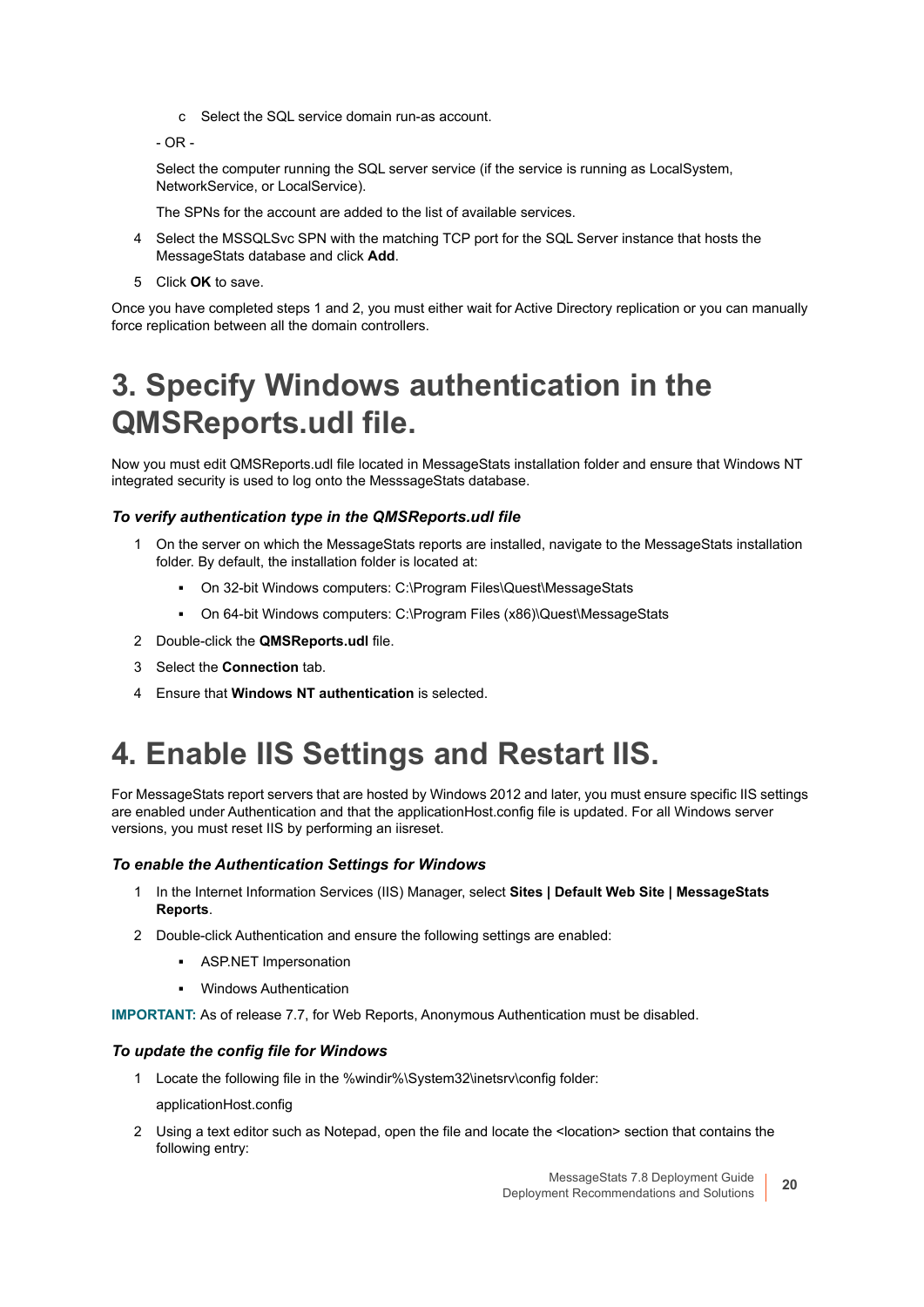location path="Default Web Site/MessageStatsReports"

- 3 In the <authentication> section, find the entry for <windowsAuthentication> and look for the useAppPoolCredentials option:
	- **▪** If the useAppPoolCredentials option is in the <windowsAuthentication> entry, change the value to true.
	- **▪** If the useAppPoolCredentials option does not exist. add the option as follows: useAppPoolCredentials="true"

For example, the edited code might appear as follows:

```
<location path="Default Web Site/MessageStatsReports">
    <system.webServer>
      <security>
         <authentication>
            <anonymousAuthentication enabled="false" />
            <windowsAuthentication enabled="true" authPersistSingleRequest="false" 
useKernelMode="true" useAppPoolCredentials="true">
            </windowsAuthentication>
         </authentication>
      </security>
```
Perform an iisreset on the MessageStats reports server to ensure that IIS uses the updated delegation and QMSReport.UDL settings.

# <span id="page-20-0"></span>**Deploying MessageStats Across Forests**

MessageStats can be used in cross-forest scenarios to gather information from an Exchange organization that resides in a different forest by using an alternate account from the external forest and establishing a trust relationship.

The following steps must be completed to use MessageStats to gather information from an Exchange organization in an external forest.

In the following scenario, Domain A has MessageStats installed. Domain B holds the alternate account you want to use to connect to the second organization.

- **•** Domain A: MessageStats Console
- **•** Domain B (represents the client forest): Client Source Exchange Organization

# <span id="page-20-1"></span>**1. Establish the Trust Relationship**

In order to use an alternate account for connecting to the Exchange organization, at a minimum a one-way Trust must be established.

- 1 In Domain A, create an Outgoing Trust with Domain B.
- 2 In Domain B, create an Incoming Trust with Domain A.

## <span id="page-20-2"></span>**2. Create the MessageStats Service Account**

To connect to the Exchange organization within Domain B, you must create an account within Domain B and grant the account the proper permissions.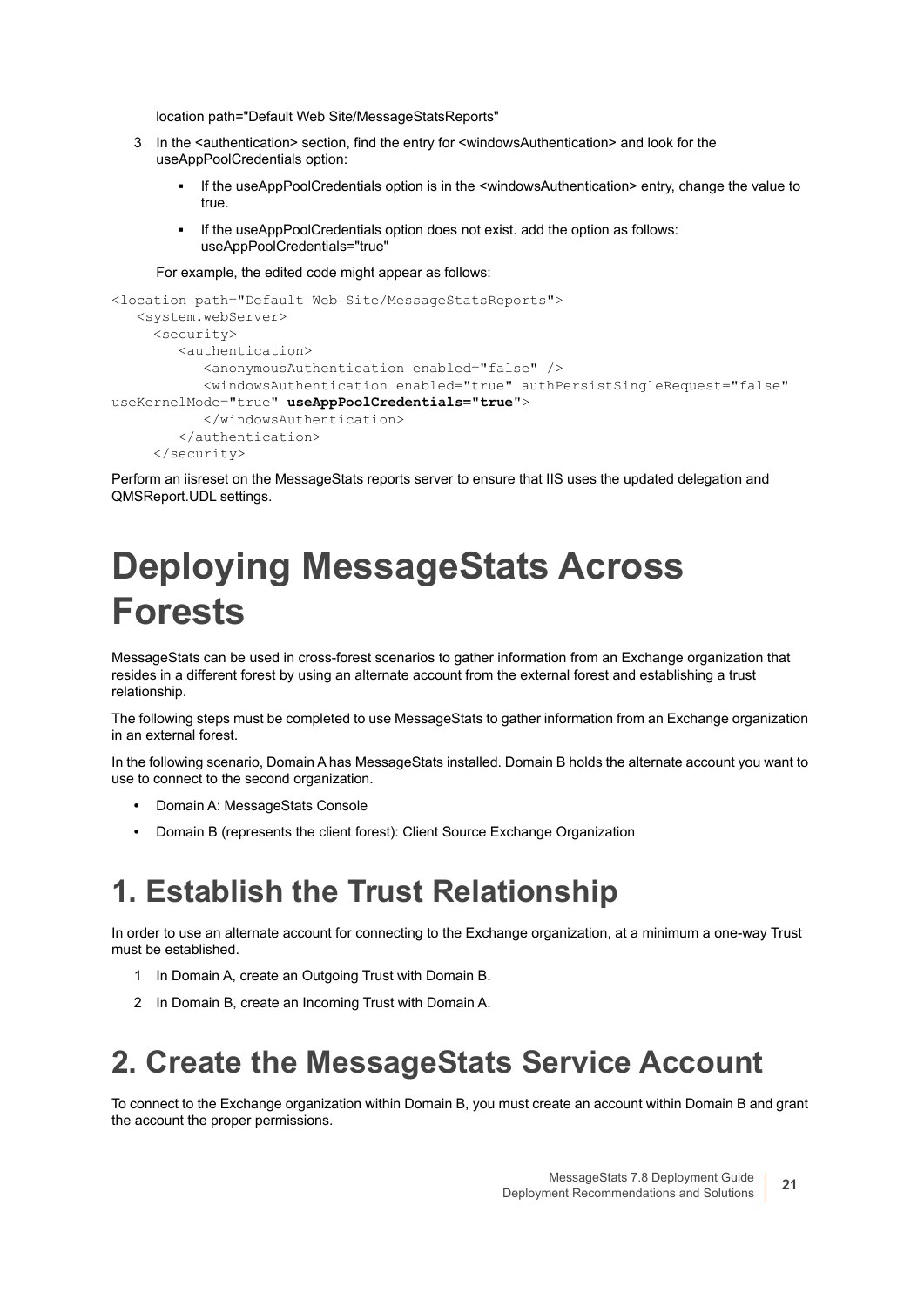### *To create the service account in Domain B*

- 1 In Domain B, create a user account. For example, QMSTATS.
- 2 Grant the account membership in the Local Administrators group of each Exchange server in the Exchange organization.
- 3 Grant the account membership in the Exchange Organization Management security group in the Exchange organization

# <span id="page-21-0"></span>**3. Configure Permissions, Set Credentials, and Create Gathering**

Since the MessageStats is to be installed in Domain A (HP ECS), you must configure MessageStats to use alternate credentials for connecting to the Exchange organization in Domain B.

### *To grant the required memberships*

- 1 Grant the Domain B\QMMSTATS account membership in the Local Administrators group on the MessageStats computer.
- 2 Grant the Domain B\QMMSTATS account membership in the MessageStats Admin Group on the SQL server that hosts the MessageStats database.

### *To configure the connection*

- 1 Open the MessageStats console and right click on **Exchange Organizations**.
- 2 Select **Connect**.
- 3 Select the Exchange versions for which there are mailbox servers in the organization.
- 4 Specify the NetBIOS name of an Exchange server in the other organization and click **Next**.
	- **▪** Exchange 2010: Specify a server with a CAS role. You must also specify a mailbox to which the account you are using to connect has full mailbox rights.
	- **Exchange 2013: Specify a server with a CAS role to provide proxy service to MAPI client. You must** also specify a mailbox to which the account you are using to connect has full mailbox rights.
	- Exchange 2016/2019: Specify a server with the Mailbox role.
- 5 Select **Specify Explicit Credentials** and enter the domain\username of the alternate account (such as DomainB\QMSTATS) and the password.
- 6 Complete the wizard. The organization should now appear in the console.

### *To configure the gathering*

To run a gathering using the new connection to the Exchange organization in Domain B, perform the following steps:

- 1 Right-click on the Domain B Exchange Organization and select **Create Task**.
- 2 Click **Next** through the wizard to display the Task Credentials page.
- 3 Clear the **Use Default Configuration** check box at the bottom and specify the alternate account that you created to connect to the Exchange organization in Domain B (DomainB\QMSTATS)
- 4 Complete the wizard and run the gathering task.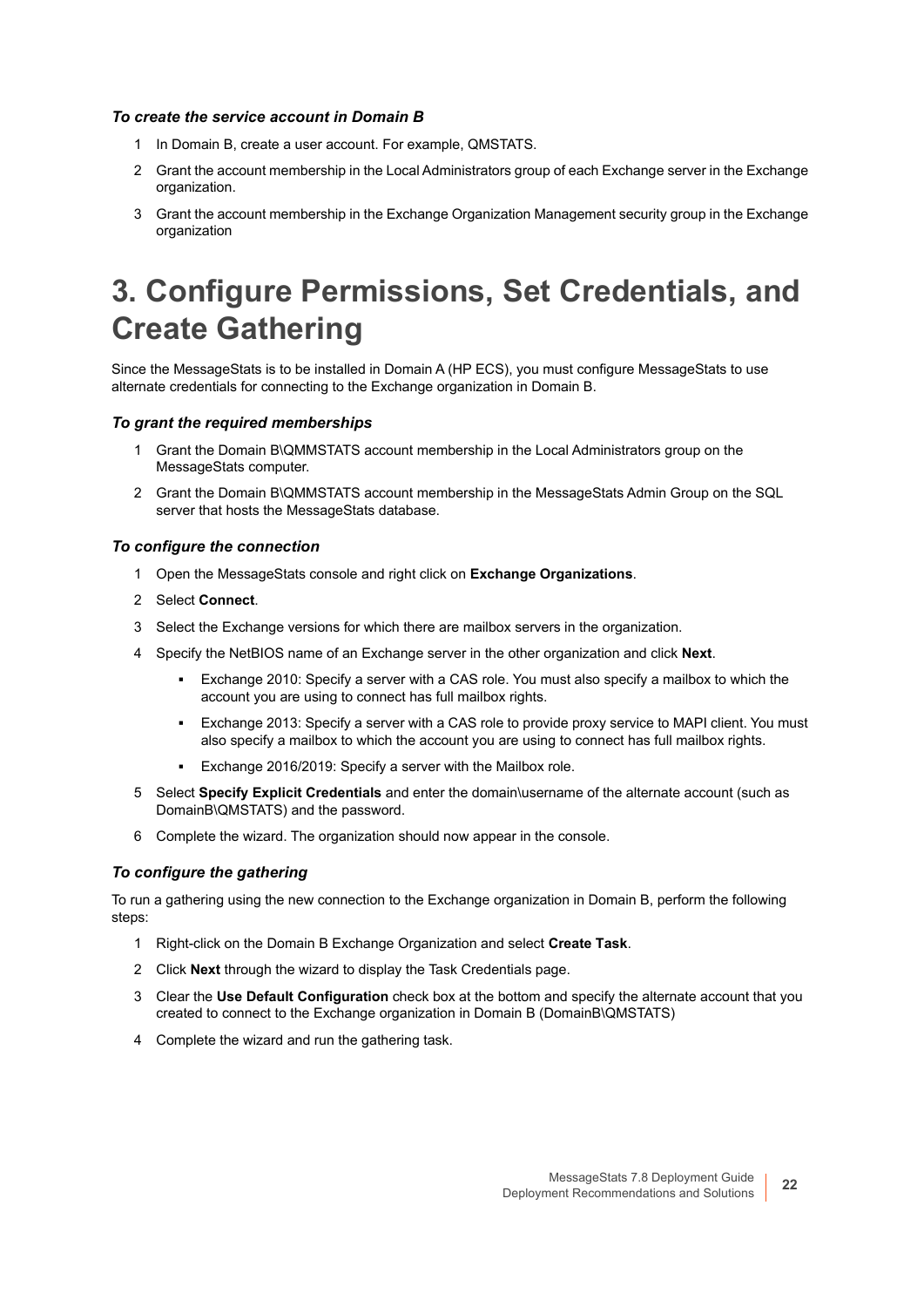# <span id="page-22-0"></span>**Manually Creating the MessageStats Database in a Distributed Installation**

In some distributed installation scenarios, due to security considerations, you might be unable to run the MessageStats installation wizard on the SQL server. In this case, you can use the MessageStats database creation script (MessageStatsDatabase.sql) to manually create the SQL database.

You must also manually create the necessary security groups to allow access to the MessageStats database.

### *To manually create the MessageStats database on both clustered and non-clustered SQL servers*

- 1 Copy the MessageStats database creation script (MessageStatsDatabase.sql) from the SQL folder in the MessageStats Installation folder to your SQL server.
- 2 Open the SQL Server Management Studio.
- 3 Connect to the SQL Server that is going to host the MessageStats Database (for example, Server Type = Database Engine, Server Name = SQL Server Name and Authentication = either Windows Authentication or SQL Server Authentication).
- 4 Expand SQL Server Name and expand Databases.
- 5 Right-click **Databases** and select **New Database**.
- 6 Create an empty database called MessageStats.
- 7 Right-click the newly created MessageStats database and select **New Query**
- 8 After the Query window opens, select the **File | Open | File**.
- 9 Locate the MessageStatsDatabase.sql script and open it.
- 10 Provide either Windows Authentication or SQL Server Authentication and click **Connect**.

To use Windows authentication for an installation in which the database and reports are on different servers, Kerberos delegation is required. For information about configuring Kerberos delegation, see [Deploying a Distributed Installation Using Windows Authentication on page 18.](#page-17-0)

11 Select the **Query Menu** and select **Execute**.

This will create all the MessageStats database tables and views.

# <span id="page-22-1"></span>**Creating the required security groups and assigning permissions**

Security groups are needed to assign rights to the database. You can use either local or global groups. The groups must be named MessageStats Admin and MessageStats Web.

If the MessageStats database resides on a SQL cluster, you must create the groups in Active Directory.

### *To create the required security groups*

1 Launch Computer Management and expand System Tools | Local Users and Groups| Groups to create local groups

- OR -

Open Active Directory Users and Computers to create global groups.

- 2 Create two groups that are named as follows:
	- **▪** MessageStats Admin (for accounts that perform gatherings and that administer the MessageStats console).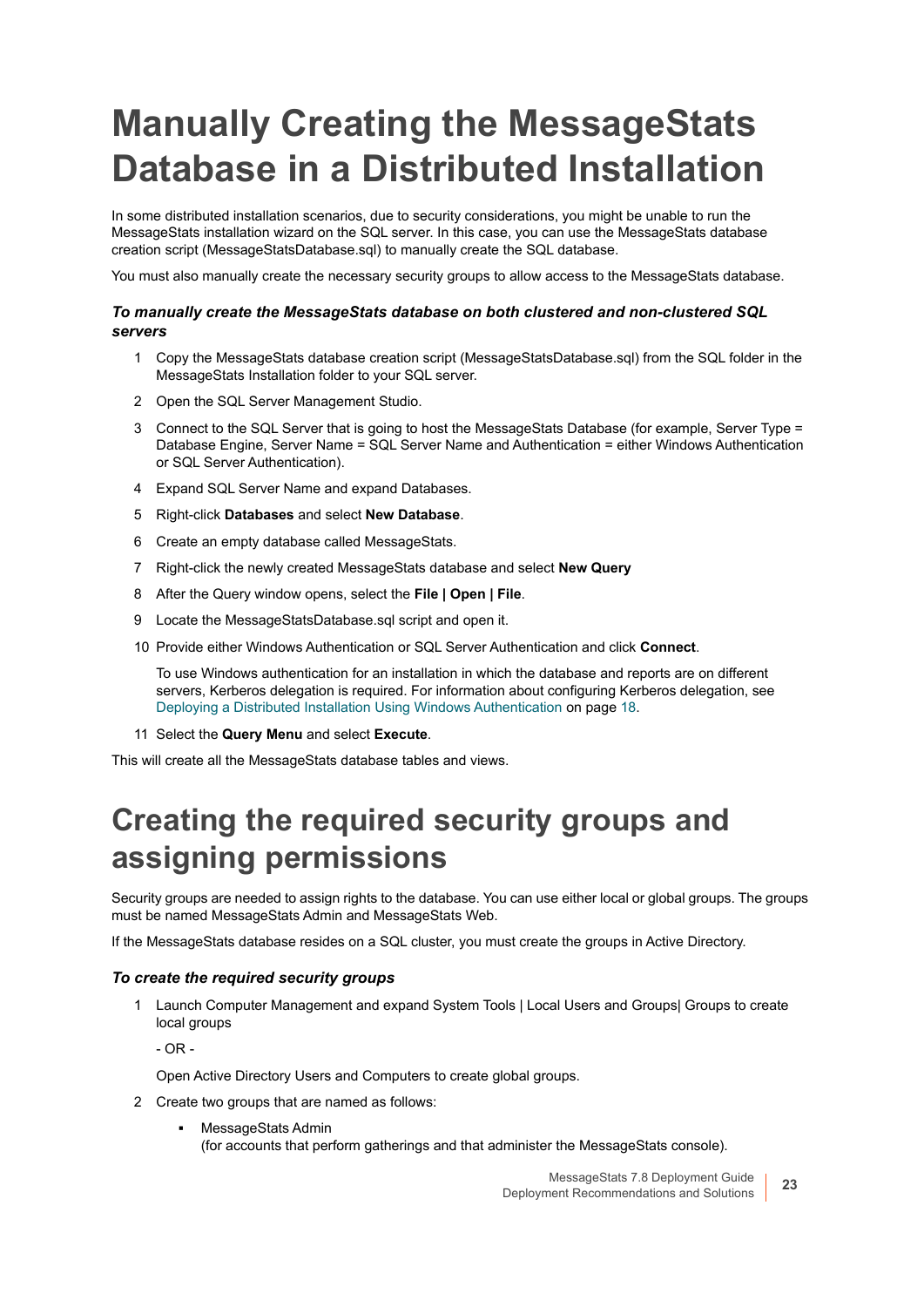**▪** MessageStats Web

(for accounts that view the reports)

3 Ensure that the MessageStats service account is added to the MessageStats Admin group.

Typically the Everyone group is added to the MessageStats Web group if you want to ensure all your users can view the reports.

### *To assign the MessageStats Admin group to the MessageStats database*

- 1 Open the SQL Management Studio and expand Security | Logins.
- 2 Right-click **Logins** and choose **New Login**.
- 3 Click **Search** and locate the MessageStats Admin group. Click **OK**.
- 4 Select **Windows Authentication**.
- 5 For the Default Database, select **MessageStats** from the drop-down list.
- 6 In the left column, click **User Mapping**.
- 7 For the Users Mapped to this Login section, check the box beside the MessageStats database.
- 8 Under the Database Role Memberships for section, select the following:
	- **▪** Public
	- **▪** MessageStats\_Admin
	- **▪** db\_securityadmin
	- **▪** db\_ddladmin.
- 9 Click **OK**.

### *To assign the MessageStats Web group to the MessageStats database*

- 1 Open the SQL Management Studio and expand Security | Logins.
- 2 Right-click **Logins** and select **New Login**.
- 3 Click **Search** and find the MessageStats Web group. Click **OK**.
- 4 Select **Windows Authentication**.
- 5 For the Default Database, select **MessageStats** from the drop-down list.
- 6 In the left column, click **User Mapping**.
- 7 For the Users Mapped to this Login section, check the box beside the MessageStats database.
- 8 Under the Database Role Memberships for section, select the following:
	- **▪** Public
	- **▪** MessageStats\_web.
- 9 Click **OK**.